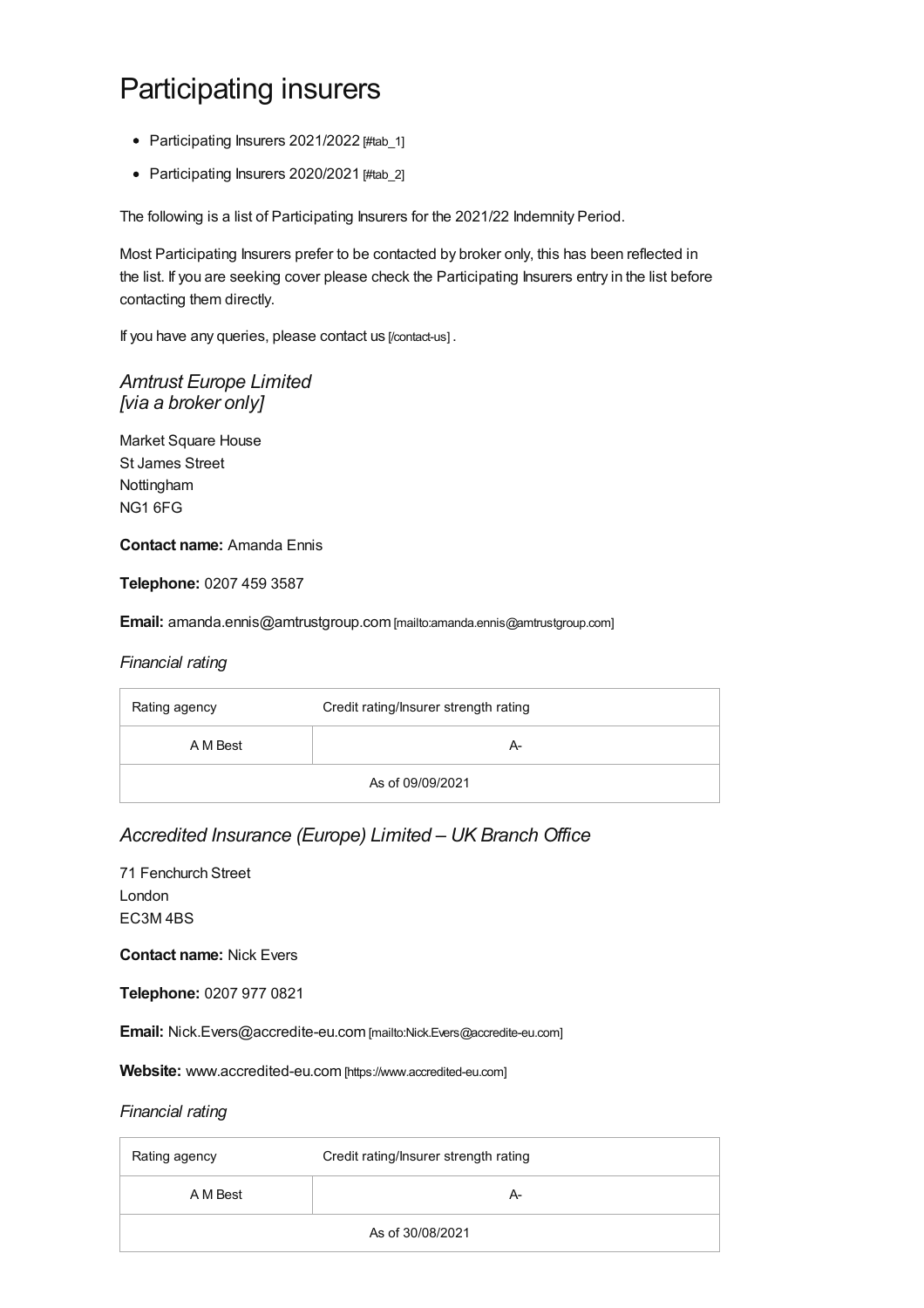### *Aegis Managing Agency Limited [via a broker only]*

**Contact name:** Jeremy Hyne

**Telephone:** 020 7265 2133

**Email:** [jhyne@aegislondon.co.uk](mailto:jhyne@aegislondon.co.uk) [mailto:jhyne@aegislondon.co.uk]

**Website:** [www.aegislondon.co.uk](https://www.aegislondon.co.uk) [https://www.aegislondon.co.uk]

#### *Financial rating*

| Rating agency    | Credit rating/Insurer strength rating |
|------------------|---------------------------------------|
| Standard & Poors | A+                                    |
| As of 23/08/2021 |                                       |

### *AIG Europe SA [via a broker only]*

*Financial rating*

| Rating agency    | Credit rating/Insurer strength rating |
|------------------|---------------------------------------|
| Standard & Poors | A+                                    |
| As of 31/08/2021 |                                       |

### *American International Group UK Limited [via a broker only]*

#### *Financial rating*

| Rating agency    | Credit rating/Insurer strength rating |
|------------------|---------------------------------------|
| Standard & Poors | A+                                    |
| As of 31/08/2021 |                                       |

### *Aspen Insurance UK Limited [via a broker only]*

30 Fenchurch Street London EC3M 3BD

**Contact name:** Piers Winton

**Telephone:** 0207 280 8224

**Email:** [pwinton@paragonbrokers.com](mailto:pwinton@paragonbrokers.com) [mailto:pwinton@paragonbrokers.com]

Website: www.aspen.co [\[https://www.aspen.co\]](https://www.aspen.co)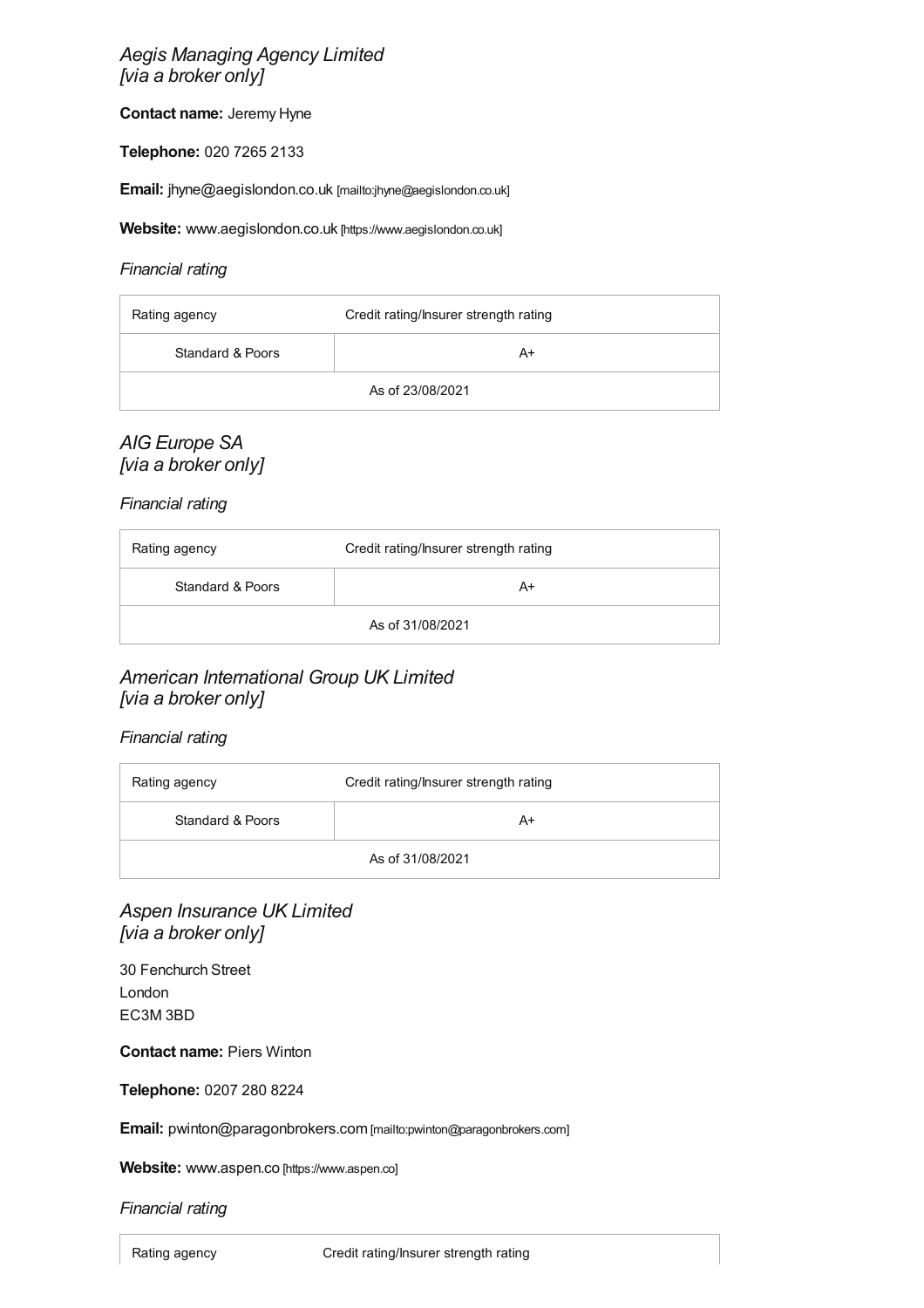#### As of 01/09/2021

### *Aspen Syndicate 4711 [via a broker only]*

30 Fenchurch Street London EC3M 3BD

#### **Contact name:** Piers Winton

#### **Telephone:** 0207 280 8224

**Email:** [pwinton@paragonbrokers.com](mailto:pwinton@paragonbrokers.com) [mailto:pwinton@paragonbrokers.com]

#### **Website:** www.aspen.co [\[https://www.aspen.co\]](https://www.aspen.co)

#### *Financial rating*

| Rating agency    | Credit rating/Insurer strength rating |
|------------------|---------------------------------------|
| Standard & Poors | A+                                    |
| A M Best         | A                                     |
| As of 10/02/2022 |                                       |

### *Allianz Global Corporate & Specialty SE [via a broker only]*

60 Gracechurch Street London EC3V 0HR

#### **Contact name:** Mark Figes

**Telephone:** 0203 451 3326

**Email:** [mark.figes@allianz.com](mailto:mark.figes@allianz.com) [mailto:mark.figes@allianz.com]

**Website:** [www.allianz.com](https://www.allianz.com) [https://www.allianz.com]

#### *Financial rating*

| Rating agency    | Credit rating/Insurer strength rating |
|------------------|---------------------------------------|
| Standard & Poors | AA-                                   |
| A M Best         | A+                                    |
| As of 17/09/2021 |                                       |

*Aviva Insurance Limited [via a broker only]*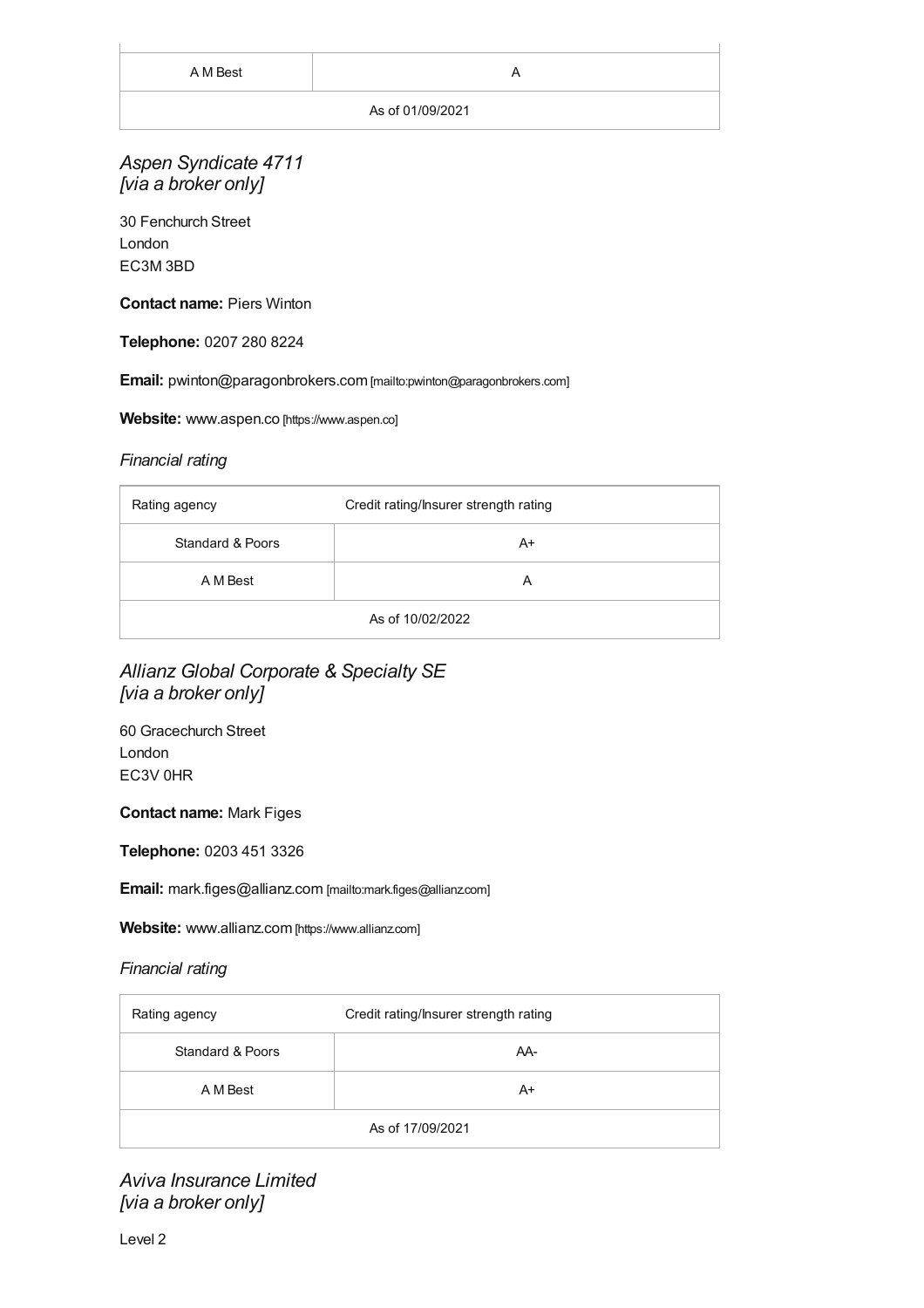St Helens 1 Undershaft London EC3P 3DQ

#### **Contact name:** Tabitha Ong

**Telephone:** 07385 405436

**Email:** [tabitha.ong@aviva.com](mailto:tabitha.ong@aviva.com
	) [mailto:tabitha.ong@aviva.com ]

**Website:** [www.aviva.com](https://www.aviva.com) [https://www.aviva.com]

*Financial rating*

| Rating agency    | Credit rating/Insurer strength rating |
|------------------|---------------------------------------|
| Standard & Poors | AA-                                   |
| As of 30/09/2021 |                                       |

### *AXA XL (XL Insurance Company (UK) Limited) [via a broker only]*

20 Gracechurch Street London EC3V 0BG

#### **Contact name:** James Gard

**Telephone:** 020 7933 7497

**Email:** [James.gard@axaxl.com](mailto:James.gard@axaxl.com
	) [mailto:James.gard@axaxl.com ]

Website: [www.axaxl.com](https://www.axaxl.com) [https://www.axaxl.com]

| Rating agency    | Credit rating/Insurer strength rating |
|------------------|---------------------------------------|
| A M Best         | A+                                    |
| Standard & Poors | AA-                                   |
| As of 15/09/2021 |                                       |

### *AXA XL (XL Insurance Company SE) [via a broker only]*

20 Gracechurch Street London EC3V 0BG

**Contact name:** James Gard

**Telephone:** 020 7933 7497

**Email:** [James.gard@axaxl.com](mailto:James.gard@axaxl.com
	) [mailto:James.gard@axaxl.com ]

**Website:** [www.axaxl.com](https://www.axaxl.com) [https://www.axaxl.com]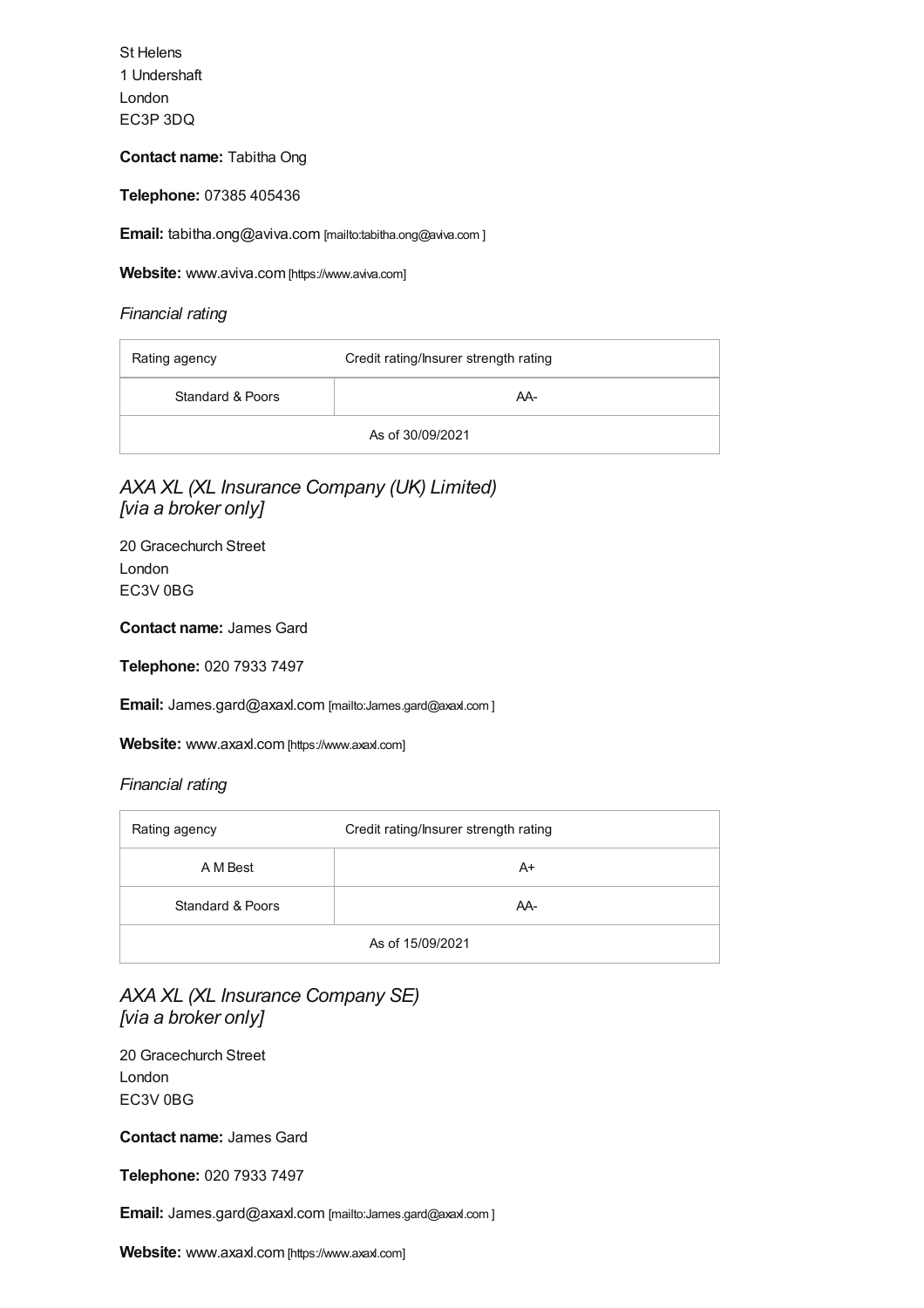### *Financial rating*

| Rating agency    | Credit rating/Insurer strength rating |
|------------------|---------------------------------------|
| A M Best         | $A+$                                  |
| Standard & Poors | AA-                                   |
| As of 16/09/2021 |                                       |

### *Axis Specialty Europe SE [via a broker only]*

52 Lime Street London EC3M 7AF

#### **Website:** [www.axiscapital.com](https://www.axiscapital.com) [https://www.axiscapital.com]

#### *Financial rating*

| Rating agency    | Credit rating/Insurer strength rating |
|------------------|---------------------------------------|
| Standard & Poors | A+                                    |
| A M Best         | A                                     |
| As of 20/09/2021 |                                       |

*Beazley Group [via a broker only]*

22 Bishopsgate London EC2N 4BQ

#### **Contact name:** Andrew James

**Telephone:** 020 7933 7497

**Email:** [andrew.james@beazley.com](mailto:andrew.james@beazley.com

	) [mailto:andrew.james@beazley.com]

Website: [www.beazley.com](https://www.beazley.com) [https://www.beazley.com]

#### *Financial rating*

| Rating agency    | Credit rating/Insurer strength rating |
|------------------|---------------------------------------|
| A M Best         |                                       |
| As of 15/09/2021 |                                       |

*Beazley Insurance DAC [via a broker only]*

| 2 Northwood Avenue |
|--------------------|
| Santry             |
| Dublin             |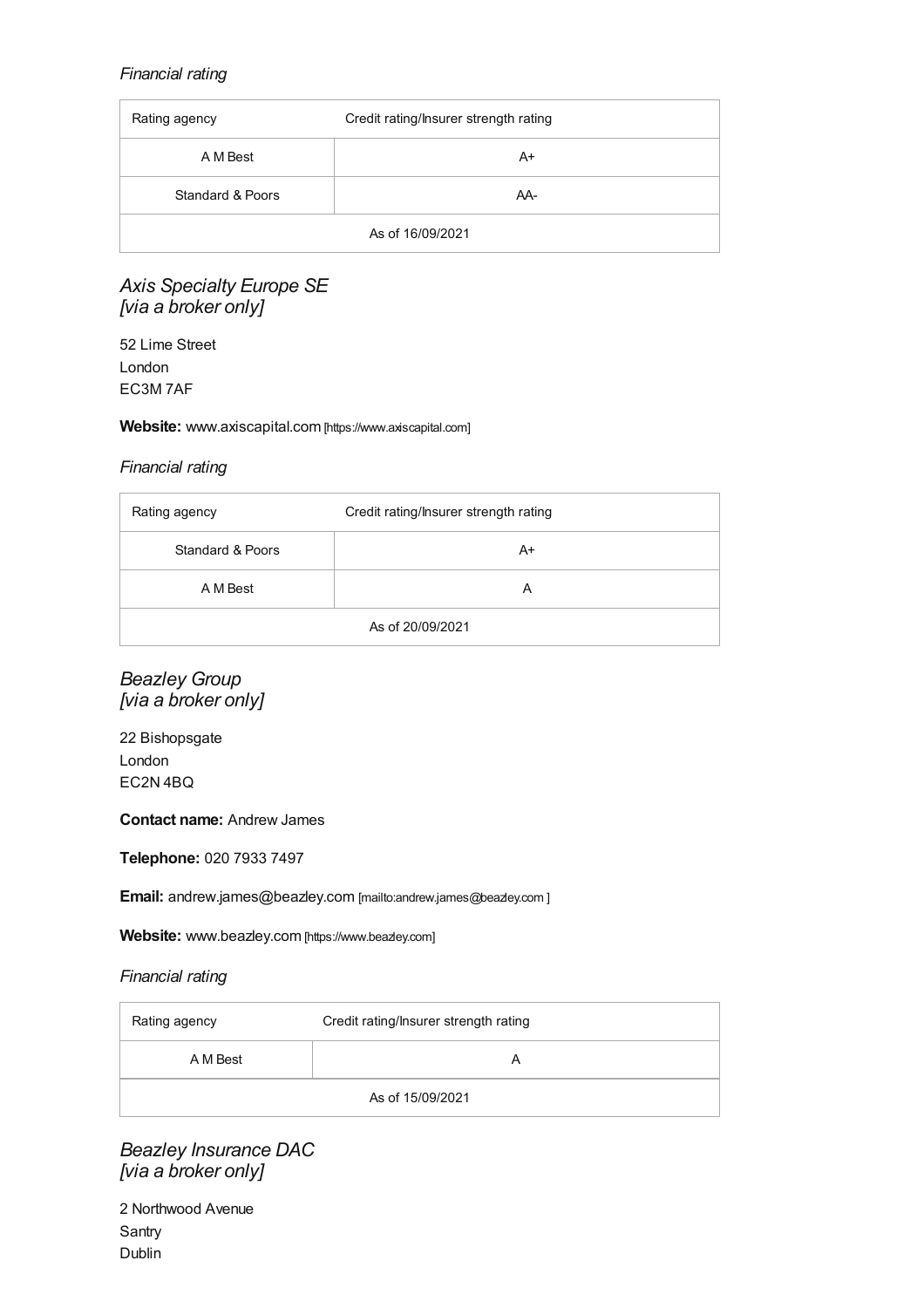Ireland D09 C1K7

#### **Contact name:** Andrew James

**Telephone:** 00 353 1 854 4700

**Email:** [andrew.james@beazley.com](mailto:andrew.james@beazley.com

	) [mailto:andrew.james@beazley.com ]

**Website:** [www.beazley.com](https://www.beazley.com) [https://www.beazley.com]

#### *Financial rating*

| Rating agency    | Credit rating/Insurer strength rating |
|------------------|---------------------------------------|
| A M Best         |                                       |
| As of 16/09/2021 |                                       |

### *Berkshire Hathaway Specialty Insurance [via a broker only]*

4th Floor 8 Fenchurch Place London EC3M 4AJ

#### **Website:** [www.bhspecialty.com](https://www.bhspecialty.com) [https://www.bhspecialty.com]

#### *Financial rating*

| Rating agency    | Credit rating/Insurer strength rating |
|------------------|---------------------------------------|
| A M Best         | $A++$                                 |
| Standard & Poors | AA+                                   |
| As of 27/09/2021 |                                       |

### *Canopius Managing Agents Limited [via a broker only]*

22 Bishopsgate London EC2N 4BQ

**Contact name:** Piers Winton

**Telephone:** 0207 280 8224

**Email:** [pwinton@paragonbrokers.com](mailto:pwinton@paragonbrokers.com
) [mailto:pwinton@paragonbrokers.com ]

**Website:** [www.canopius.com](http://www.canopius.com) [http://www.canopius.com]

| Rating agency | Credit rating/Insurer strength rating |
|---------------|---------------------------------------|
| A M Best      |                                       |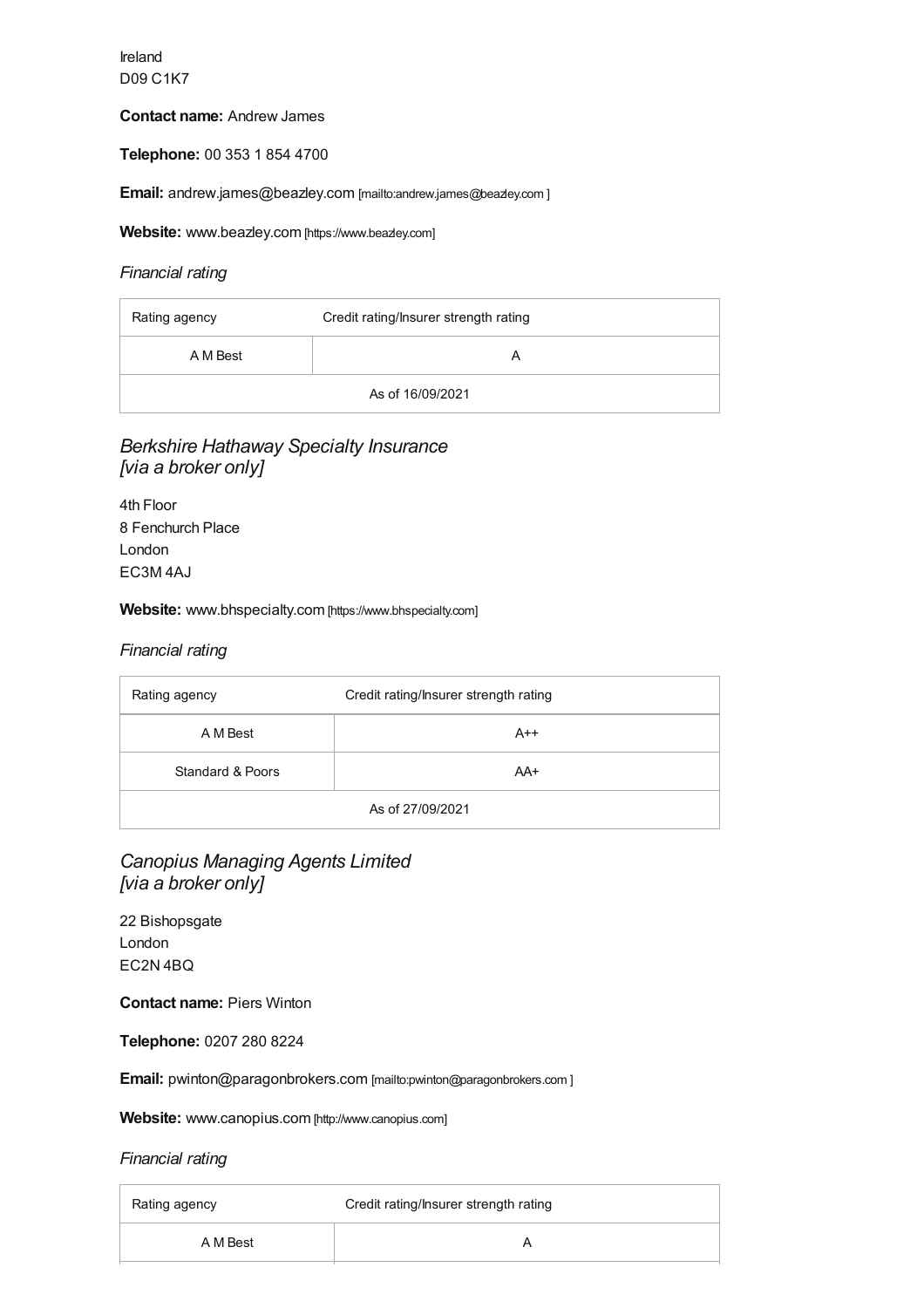#### As of 18/01/2022

### *Everest Syndicate 2786*

40 Lime Street London EC3M 5BS

**Contact name:** Nicholas Abbott

**Telephone:** 0203 887 2500

**Email:** [nicholas.abbott@everestre.com](mailto:nicholas.abbott@everestre.com) [mailto:nicholas.abbott@everestre.com]

**Website:** [www.everestre.com/Insurance/Lloyds-Syndicate](https://www.everestre.com/Insurance/Lloyds-Syndicate
	) [https://www.everestre.com/Insurance/Lloyds-Syndicate ]

### *Financial rating*

| Rating agency    | Credit rating/Insurer strength rating |
|------------------|---------------------------------------|
| A M Best         | A+                                    |
| As of 14/09/2021 |                                       |

### *Great Lakes Insurance SE, UK Branch*

| 10 Fenchurch Avenue |
|---------------------|
| London              |
| EC3M 5BN            |

**Contact name:** Jay Bowey

**Telephone:** 0207 933 9368

**Email:** [jay.bowey@puml.co.uk](mailto:jay.bowey@puml.co.uk) [mailto:jay.bowey@puml.co.uk]

Website: [www.glise.com](#page-16-0) [https://www.glise.com ]

### *Financial rating*

| Rating agency    | Credit rating/Insurer strength rating |
|------------------|---------------------------------------|
| A M Best         | AA-                                   |
| As of 02/09/2021 |                                       |

### *Hamilton Insurance DAC*

8 Fenchurch Avenue London EC3M 4AJ

### **Contact name:**Grant Sewell

**Telephone:** 0203 595 1111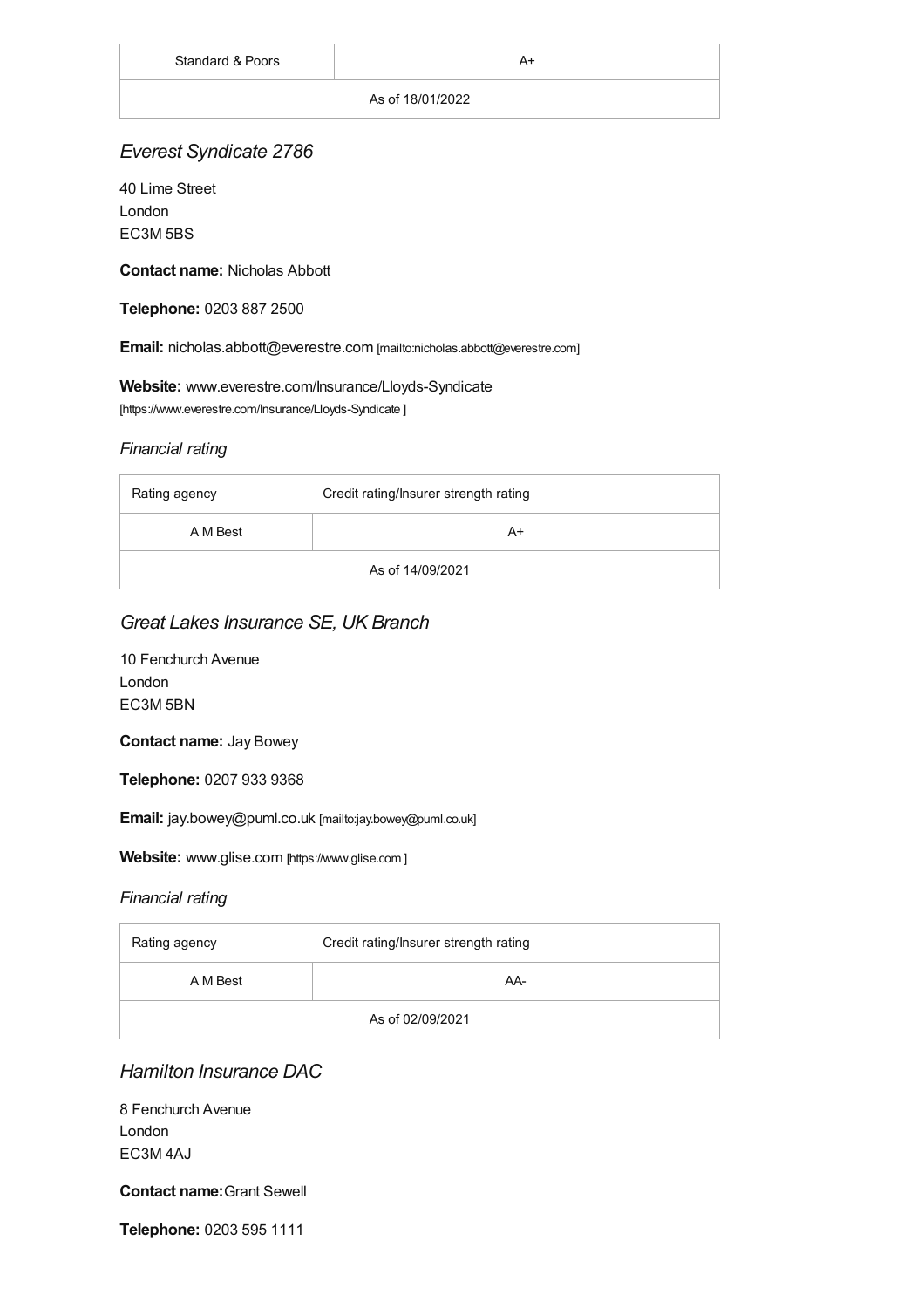**Email:** [grant.sewell@hamiltongroup.com](mailto:grant.sewell@hamiltongroup.com) [mailto:grant.sewell@hamiltongroup.com]

**Website:** [www.hamiltongroup.com](#page-16-0) [https://www.hamiltongroup.com ]

#### *Financial rating*

| Rating agency    | Credit rating/Insurer strength rating |
|------------------|---------------------------------------|
| A M Best         | А-                                    |
| As of 17/09/2021 |                                       |

### *Hamilton Managing Agency Syn 4000*

8 Fenchurch Avenue London EC3M 4AJ

**Contact name:**Grant Sewell

**Telephone:** 0203 595 1111

**Email:** [grant.sewell@hamiltongroup.com](mailto:grant.sewell@hamiltongroup.com) [mailto:grant.sewell@hamiltongroup.com]

**Website:** [www.hamiltongroup.com](#page-16-0) [https://www.hamiltongroup.com ]

#### *Financial rating*

| Rating agency    | Credit rating/Insurer strength rating |
|------------------|---------------------------------------|
| A M Best         |                                       |
| As of 17/09/2021 |                                       |

*HDI Global Specialty SE - UK [via a broker only]*

10 Fenchurch Avenue London EC3M 3BE

**Contact name:** Adam Curran

**Telephone:** 020 7015 4000

**Email:** [adam.curran@hdi-specialty.com](mailto:adam.curran@hdi-specialty.com) [mailto:adam.curran@hdi-specialty.com]

**Website:** [www.hdi-specialty.com](#page-16-0) [https://www.hdi-specialty.com]

| Rating agency    | Credit rating/Insurer strength rating |
|------------------|---------------------------------------|
| Standard & Poors | A+                                    |
| A M Best         | A                                     |
| As of 02/09/2021 |                                       |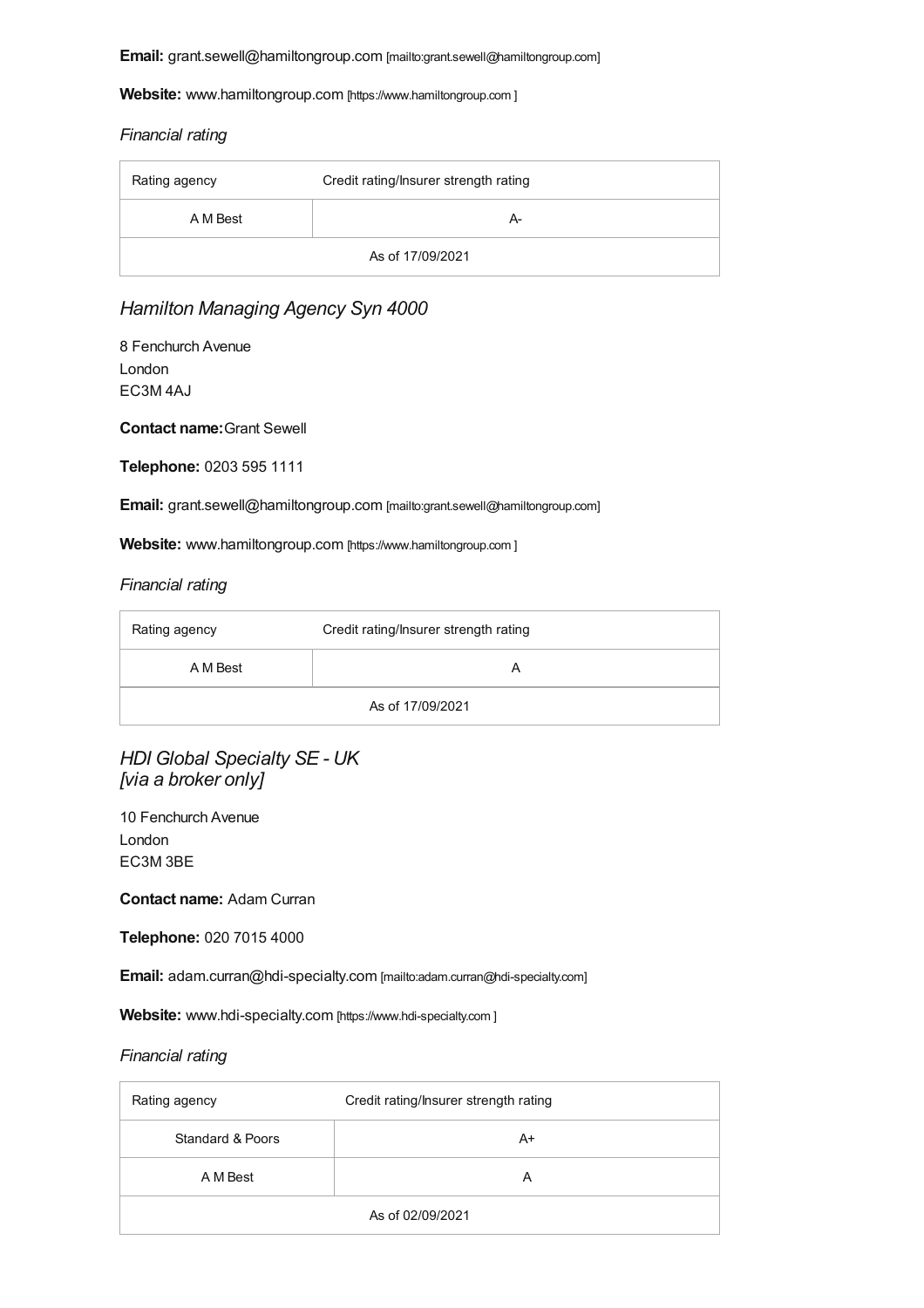<span id="page-8-0"></span>*Legal and Professional Insurance t/a Liberty Mutual Insurance Europe SE [via a broker only]*

21st Floor 20 Fenchurch Street London EC3M 3AW

**Contact name:** Paul Freeman

**Telephone:** 020 3758 0000

**Email:** [Paul.freeman@libertyglobalgroup.com](mailto:Paul.freeman@libertyglobalgroup.com
) [mailto:Paul.freeman@ibertyglobalgroup.com]

**Website:** [www.libertyspecialtymarkets.com](http://www.libertyspecialtymarkets.com) [http://www.libertyspecialtymarkets.com]

#### *Financial rating*

| Rating agency    | Credit rating/Insurer strength rating |
|------------------|---------------------------------------|
| Standard & Poors | А                                     |
| As of 18/01/2022 |                                       |

*Mosaic Syndicate Services Limited [via a broker only]*

70 Gracechurch Street London EC3V 0HR

**Contact name:** Francesca Harland

**Telephone:** 0203 968 8317

**Email:** [francesca.harland@mosaicinsurance.com](mailto:francesca.harland@mosaicinsurance.com) [mailto:francesca.harland@mosaicinsurance.com]

**Website:** [www.mosaicinsurance.com](#page-16-0) [https://www.mosaicinsurance.com ]

#### *Financial rating*

| Rating agency    | Credit rating/Insurer strength rating |
|------------------|---------------------------------------|
| Standard & Poors | A+                                    |
| As of 23/08/2021 |                                       |

### *Pen Underwriting Ltd on behalf of International General Insurance Company (UK) Ltd [via a broker only]*

67 Lombard Street London EC3V 9LJ

**Contact name:** Paul Crilly

**Telephone:** 0207 560 3137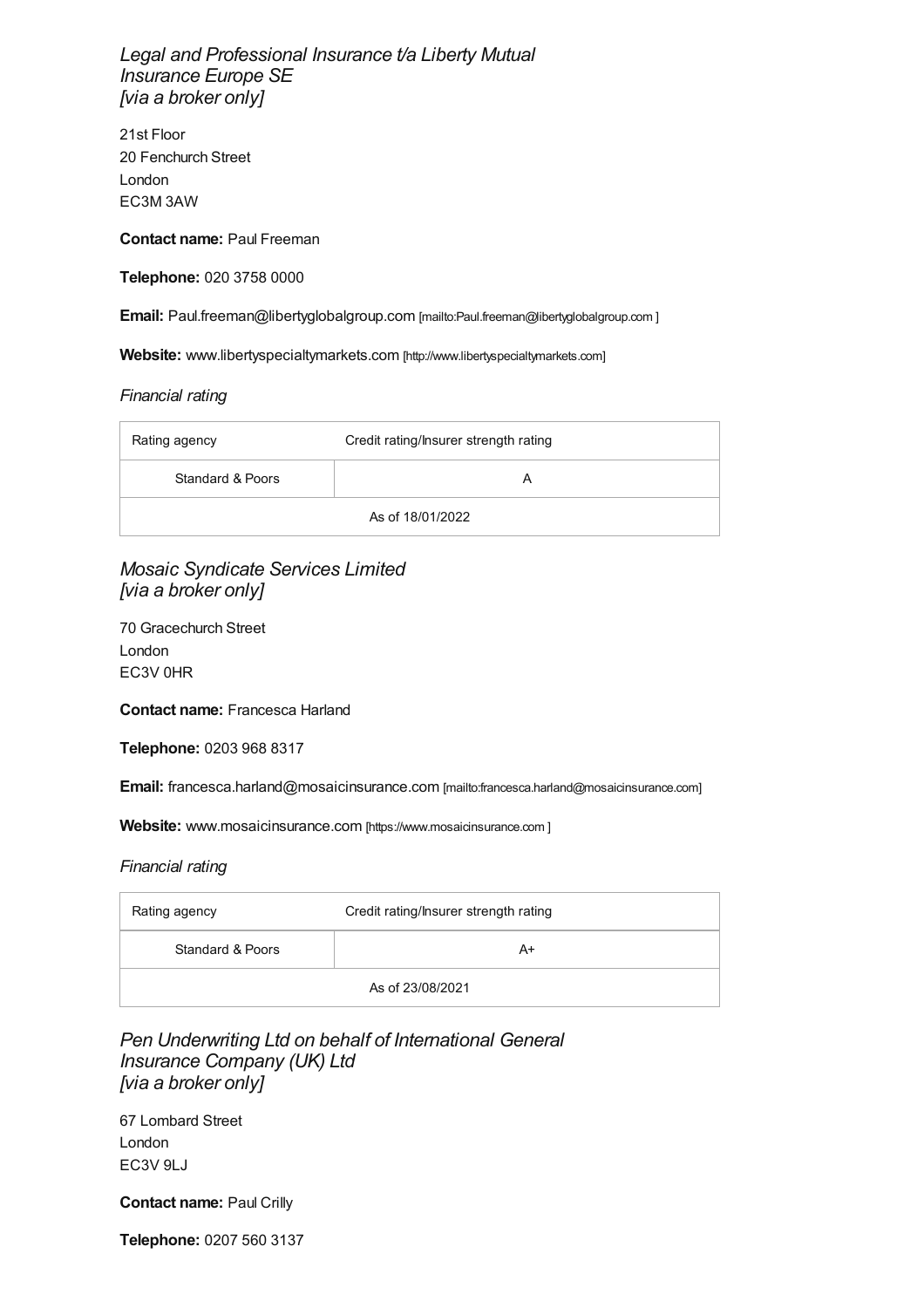**Email:** [uk.solicitors@penunderwriting.com](mailto:uk.solicitors@penunderwriting.com) [mailto:uk.solicitors@penunderwriting.com]

Website: [www.penunderwriting.co.uk](https://www.penunderwriting.co.uk) [https://www.penunderwriting.co.uk]

#### *Financial rating*

| Rating agency    | Credit rating/Insurer strength rating |
|------------------|---------------------------------------|
| A M Best         | A                                     |
| Standard & Poors | А-                                    |
| As of 03/09/2021 |                                       |

### *Probitas Managing Agency Limited*

21 Lime Street London EC3M 7HB

#### **Contact name:** Antony Dobson

**Email:** [antony.dodson@probitas1492.com](mailto:antony.dodson@probitas1492.com
) [mailto:antony.dodson@probitas1492.com ]

Website: [www.probitas1492.com](https://www.probitas1492.com) [https://www.probitas1492.com]

#### *Financial rating*

| Rating agency    | Credit rating/Insurer strength rating |
|------------------|---------------------------------------|
| Standard & Poors | A+                                    |
| As of 17/09/2021 |                                       |

### *QBE UK Ltd*

30 Fenchurch Street London EC3M 3BD

**Contact name:** Ally Williams

**Telephone:** 0207 105 4925

**Email:** [Ally.williams@uk.qbe.com](mailto:Ally.williams@uk.qbe.com) [mailto:Ally.williams@uk.qbe.com]

Website: [www.qbeeurope.com](https://www.qbeeurope.com) [https://www.qbeeurope.com]

| Rating agency    | Credit rating/Insurer strength rating |
|------------------|---------------------------------------|
| Standard & Poors | $A+$                                  |
| A M Best         | A                                     |
| Fitch            | $A+$                                  |
| Moodys           | A <sub>1</sub>                        |
|                  |                                       |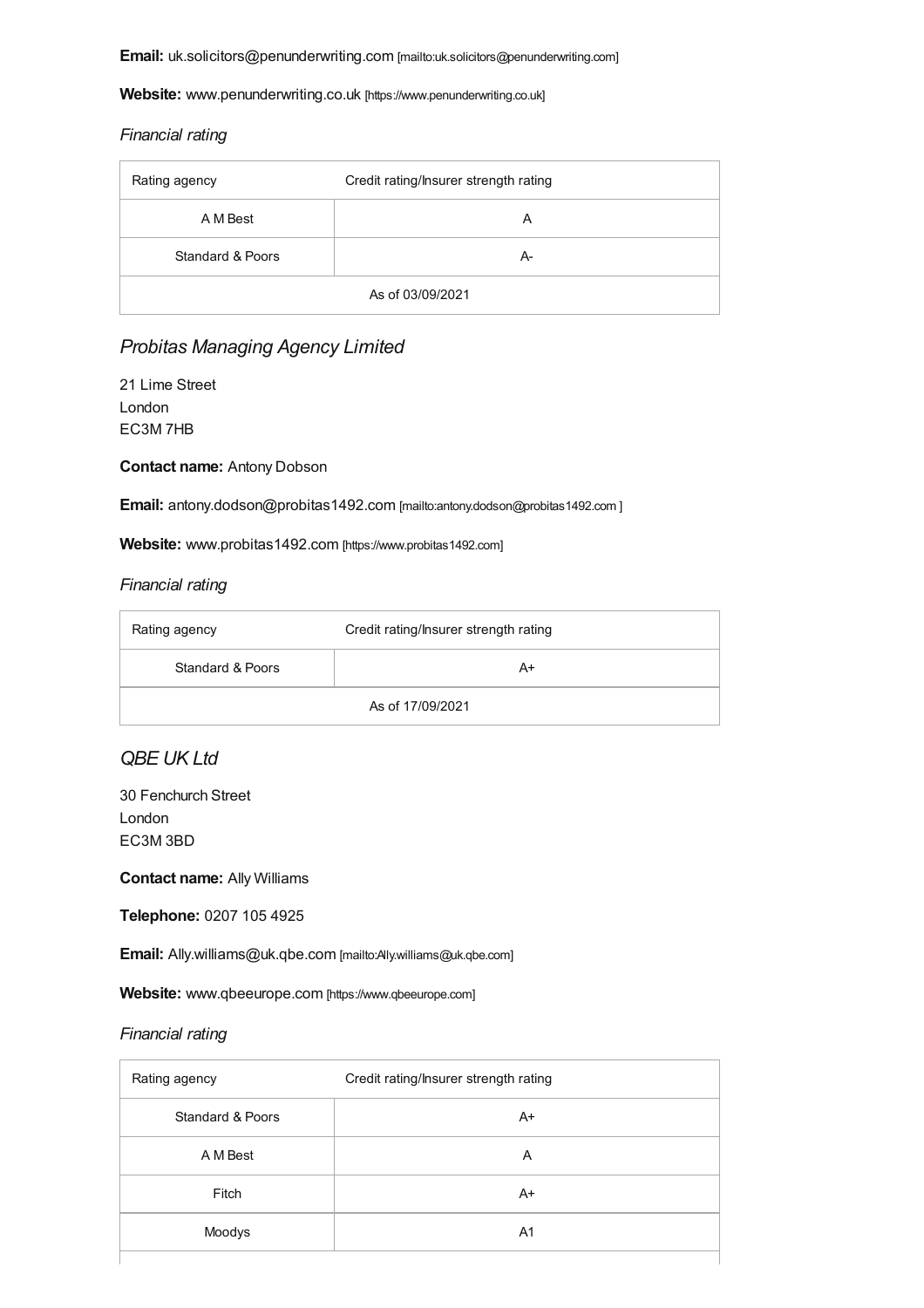### *QBE Europe SA/NV*

30 Fenchurch Street London EC3M 3BD

**Contact name:** Ally Williams

**Telephone:** 0207 105 4925

**Email:** [Ally.williams@uk.qbe.com](mailto:Ally.williams@uk.qbe.com) [mailto:Ally.williams@uk.qbe.com]

Website: [www.qbeeurope.com](https://www.qbeeurope.com) [https://www.qbeeurope.com]

#### *Financial rating*

| Rating agency               | Credit rating/Insurer strength rating |
|-----------------------------|---------------------------------------|
| <b>Standard &amp; Poors</b> | A+                                    |
| A M Best                    | A                                     |
| Fitch                       | $A+$                                  |
| As of 09/09/2021            |                                       |

### *QBE Underwriting Limited for QBE UK Ltd Syndicate 1886*

30 Fenchurch Street London EC3M 3BD

**Contact name:** Ally Williams

**Telephone:** 0207 105 4925

**Email:** [Ally.williams@uk.qbe.com](mailto:Ally.williams@uk.qbe.com) [mailto:Ally.williams@uk.qbe.com]

Website: [www.qbeeurope.com](https://www.qbeeurope.com) [https://www.qbeeurope.com]

#### *Financial rating*

| Rating agency               | Credit rating/Insurer strength rating |
|-----------------------------|---------------------------------------|
| <b>Standard &amp; Poors</b> | $A+$                                  |
| A M Best                    | A                                     |
| Fitch                       | $A+$                                  |
| Moodys                      | A <sub>1</sub>                        |
| As of 09/09/2021            |                                       |

### *QBE Underwriting Limited for QBE UK Ltd Syndicate 386*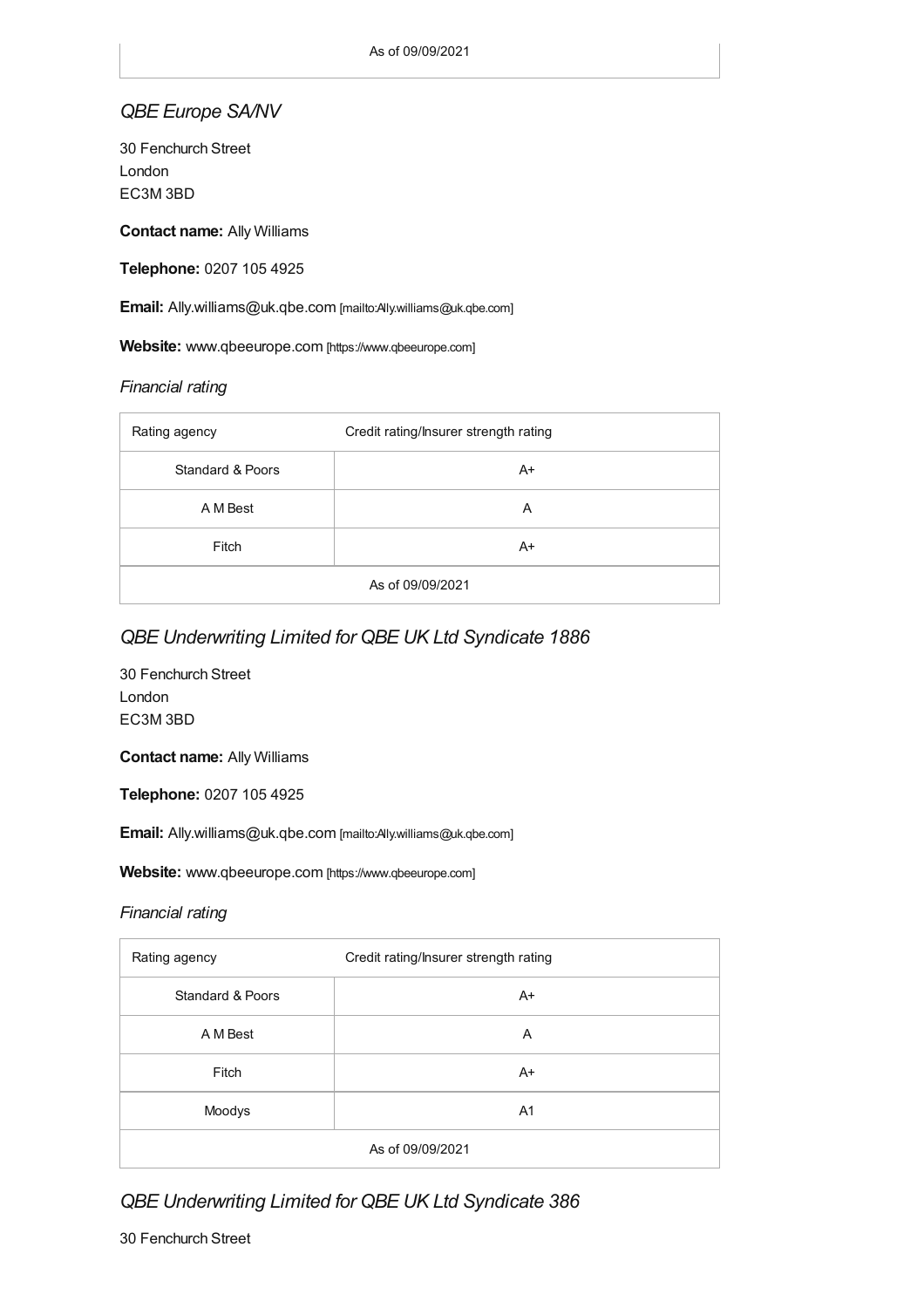London EC3M 3BD

#### **Contact name:** Ally Williams

**Telephone:** 0207 105 4925

**Email:** [Ally.williams@uk.qbe.com](mailto:Ally.williams@uk.qbe.com) [mailto:Ally.williams@uk.qbe.com]

Website: [www.qbeeurope.com](https://www.qbeeurope.com) [https://www.qbeeurope.com]

#### *Financial rating*

| Rating agency               | Credit rating/Insurer strength rating |
|-----------------------------|---------------------------------------|
| <b>Standard &amp; Poors</b> | $A+$                                  |
| A M Best                    | A                                     |
| Fitch                       | $A+$                                  |
| Moodys                      | A <sub>1</sub>                        |
| As of 09/09/2021            |                                       |

### *QBE Underwriting Limited for Syndicate 5334*

30 Fenchurch Street London EC3M 3BD

**Contact name:** Ally Williams

**Telephone:** 0207 105 4925

**Email:** [Ally.williams@uk.qbe.com](mailto:Ally.williams@uk.qbe.com) [mailto:Ally.williams@uk.qbe.com]

Website: [www.qbeeurope.com](https://www.qbeeurope.com) [https://www.qbeeurope.com]

#### *Financial rating*

| Rating agency    | Credit rating/Insurer strength rating |
|------------------|---------------------------------------|
| Standard & Poors | $A+$                                  |
| A M Best         | A                                     |
| Fitch            | $A+$                                  |
| Moodys           | A <sub>1</sub>                        |
| As of 09/09/2021 |                                       |

### *QBE Underwriting Limited for Syndicate 5334*

30 Fenchurch Street London EC3M 3BD

**Contact name:** Ally Williams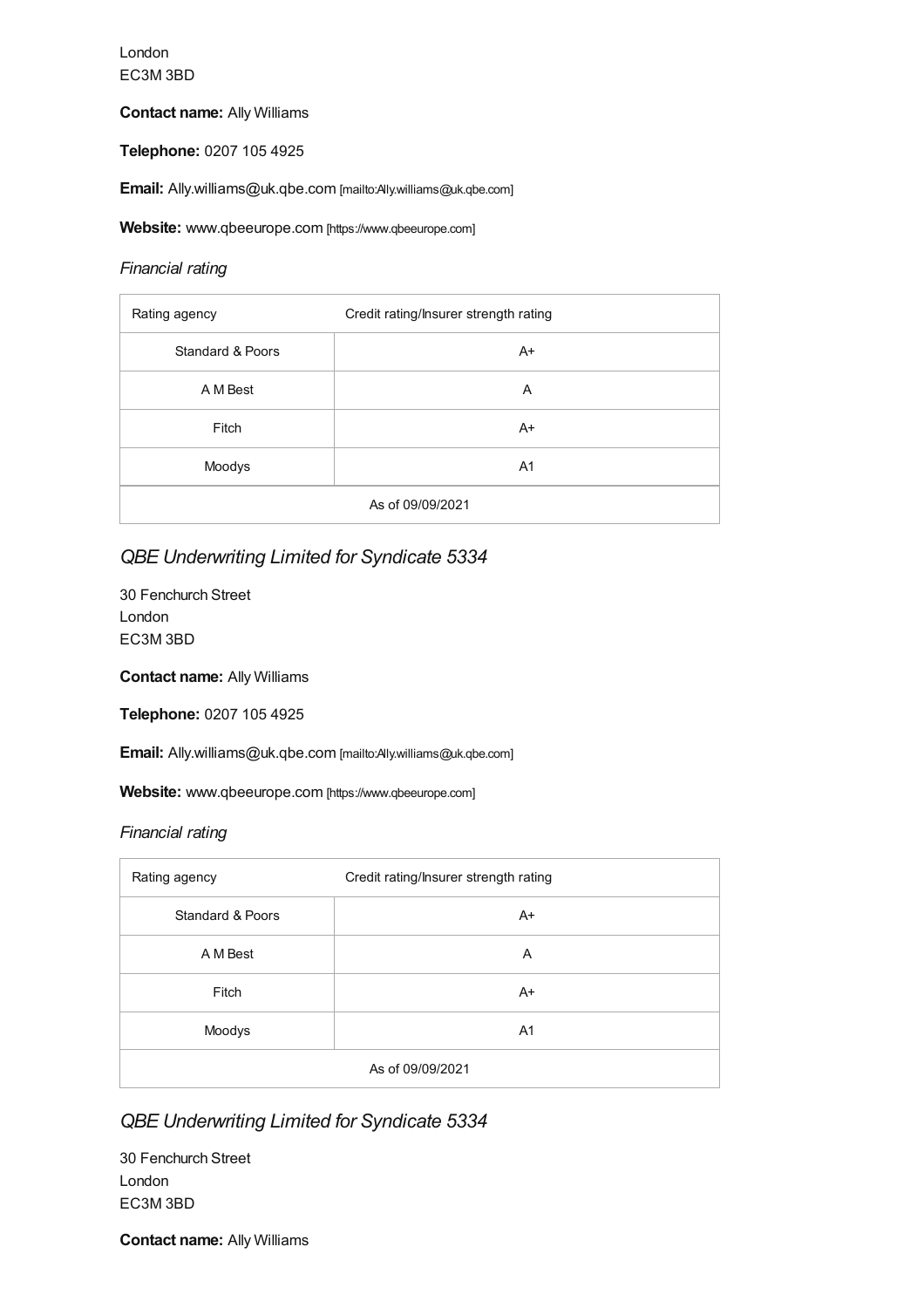**Telephone:** 0207 105 4925

**Email:** [Ally.williams@uk.qbe.com](mailto:Ally.williams@uk.qbe.com) [mailto:Ally.williams@uk.qbe.com]

Website: [www.qbeeurope.com](https://www.qbeeurope.com) [https://www.qbeeurope.com]

#### *Financial rating*

| Rating agency    | Credit rating/Insurer strength rating |
|------------------|---------------------------------------|
| Standard & Poors | $A+$                                  |
| A M Best         | Α                                     |
| Fitch            | $A+$                                  |
| Moodys           | A <sub>1</sub>                        |
| As of 09/09/2021 |                                       |

### *QBE Underwriting Limited for Syndicate 5386*

30 Fenchurch Street London EC3M 3BD

#### **Contact name:** Ally Williams

**Telephone:** 0207 105 4925

**Email:** [Ally.williams@uk.qbe.com](mailto:Ally.williams@uk.qbe.com) [mailto:Ally.williams@uk.qbe.com]

Website: [www.qbeeurope.com](https://www.qbeeurope.com) [https://www.qbeeurope.com]

#### *Financial rating*

| Rating agency    | Credit rating/Insurer strength rating |
|------------------|---------------------------------------|
| Standard & Poors | $A+$                                  |
| A M Best         | A                                     |
| Fitch            | $A+$                                  |
| Moodys           | A <sub>1</sub>                        |
| As of 09/09/2021 |                                       |

*Sompo International t/a Endurance Worldwide Insurance Ltd [via a broker only]*

1st Floor 2 Minster Court Mincing Lane London EC3R 7BB

**Contact name:** Ian Bowler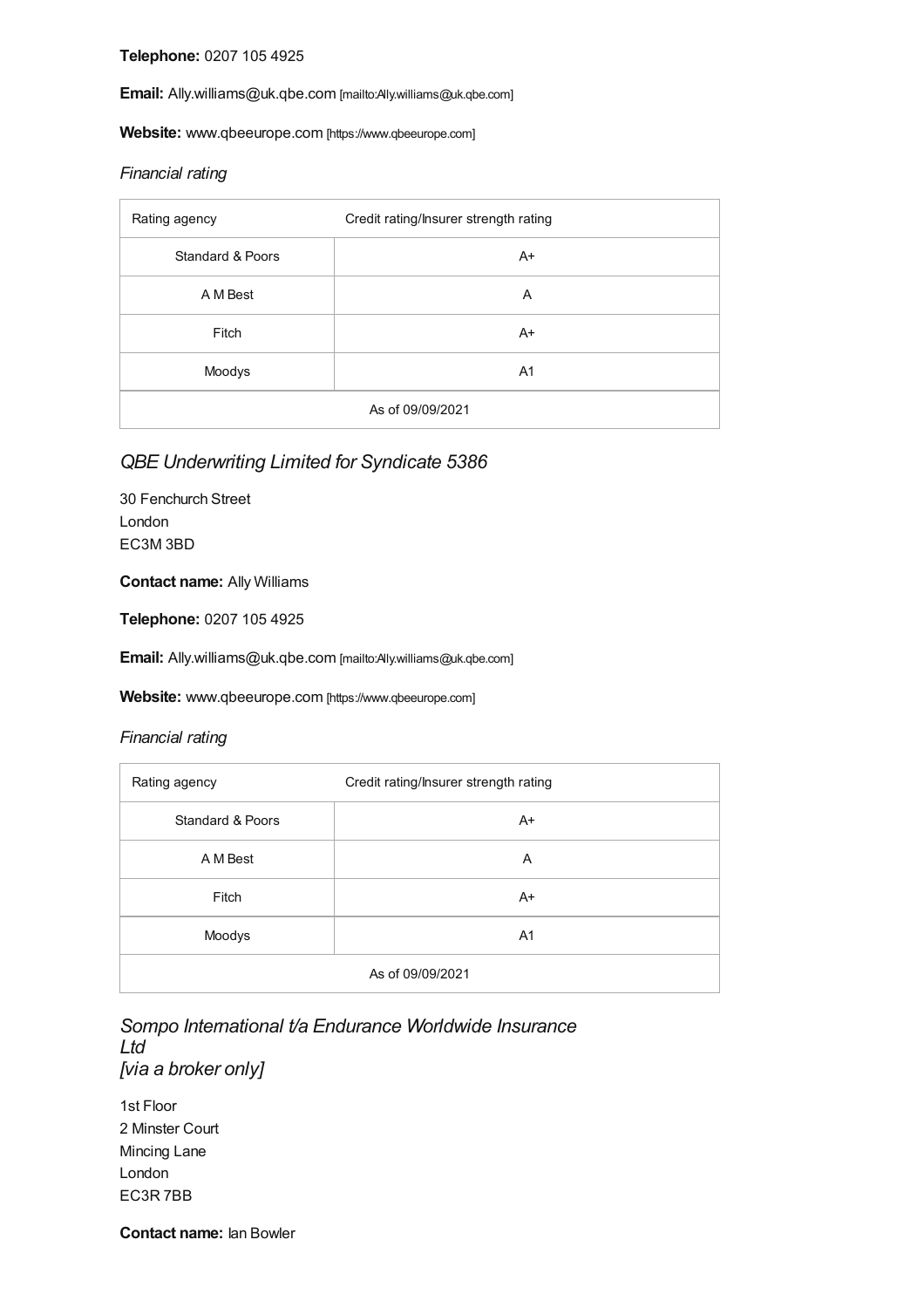**Telephone:** 0207 337 2920

**Email:** [ibowler@sompo-intl.com](mailto:ibowler@sompo-intl.com) [mailto:ibowler@sompo-intl.com]

**Website:** [www.sompo-intl.com](https://www.sompo-intl.com) [https://www.sompo-intl.com]

#### *Financial rating*

| Rating agency    | Credit rating/Insurer strength rating |
|------------------|---------------------------------------|
| Standard & Poors | A+                                    |
| As of 10/09/2021 |                                       |

### *Starr Companies - Starr International (Europe) Limited [via a broker only]*

4th Floor 30 Fenchurch Avenue London EC3M 5AD

**Contact name:** Robert McTaggart

**Telephone:** 07500 934768

**Email:** [Robert.McTaggart@starrcompanies.com](mailto:Robert.McTaggart@starrcompanies.com) [mailto:Robert.McTaggart@starrcompanies.com]

**Website:** [www.starrcompanies.com](https://www.starrcompanies.com) [https://www.starrcompanies.com]

#### *Financial rating*

| Rating agency    | Credit rating/Insurer strength rating |
|------------------|---------------------------------------|
| A M Best         |                                       |
| As of 16/09/2021 |                                       |

### *Starr Companies - Starr Europe Insurance Limited [via a broker only]*

4th Floor 30 Fenchurch Avenue London EC3M 5AD

**Contact name:** Robert McTaggart

**Telephone:** 07500 934768

**Email:** [Robert.McTaggart@starrcompanies.com](mailto:Robert.McTaggart@starrcompanies.com) [mailto:Robert.McTaggart@starrcompanies.com]

**Website:** [www.starrcompanies.com](https://www.starrcompanies.com) [https://www.starrcompanies.com]

| Rating agency | Credit rating/Insurer strength rating |
|---------------|---------------------------------------|
| A M Best      |                                       |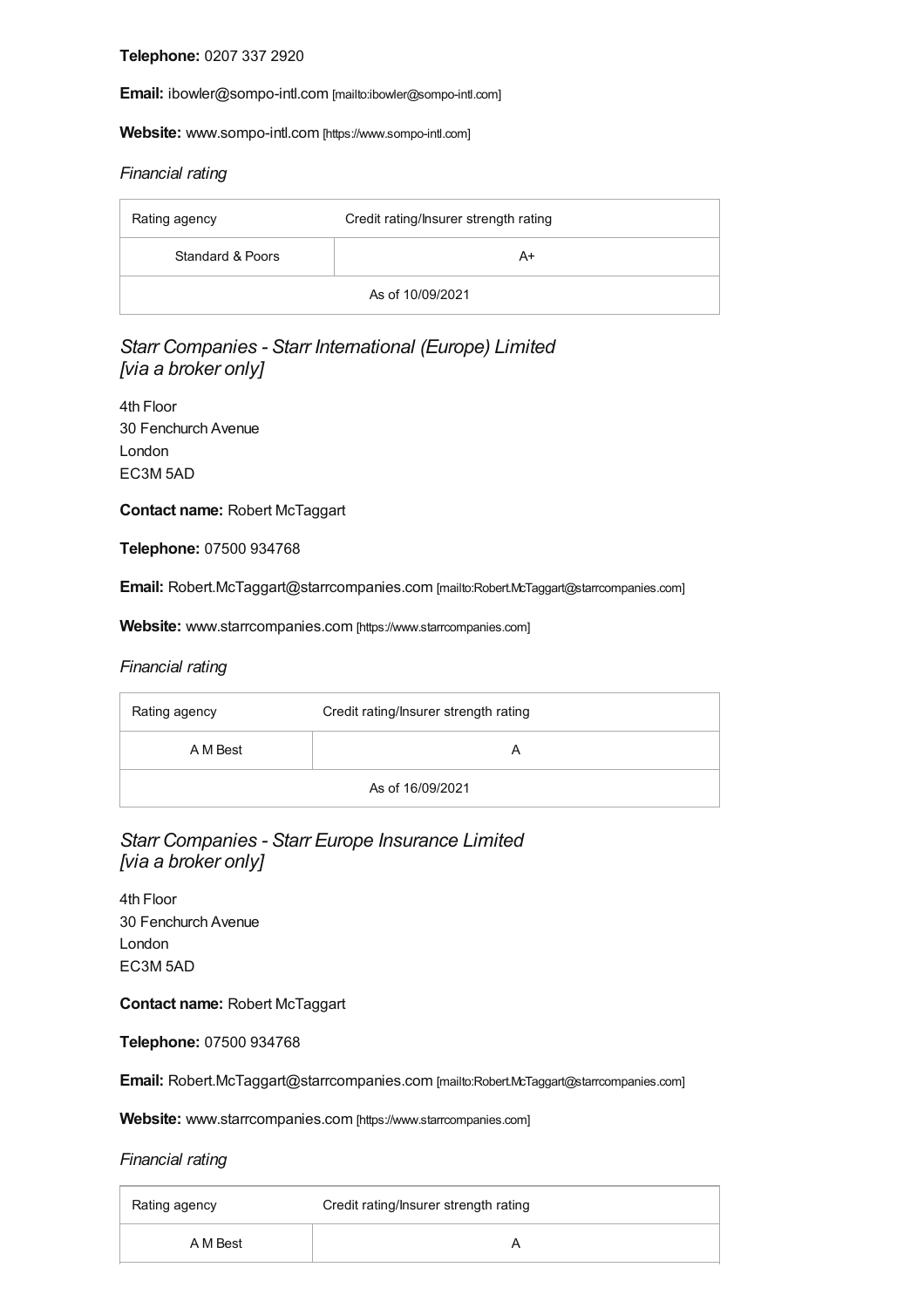### *Starr Companies - Starr Managing Agents Limited CVS 1919 [via a broker only]*

4th Floor 30 Fenchurch Avenue London EC3M 5AD

#### **Contact name:** Robert McTaggart

**Telephone:** 07500 934768

**Email:** [Robert.McTaggart@starrcompanies.com](mailto:Robert.McTaggart@starrcompanies.com) [mailto:Robert.McTaggart@starrcompanies.com]

#### **Website:** [www.starrcompanies.com](https://www.starrcompanies.com) [https://www.starrcompanies.com]

#### *Financial rating*

| Rating agency    | Credit rating/Insurer strength rating |
|------------------|---------------------------------------|
| A M Best         | A                                     |
| Standard & Poors | A+                                    |
| As of 16/09/2021 |                                       |

### *Travelers Insurance Company Limited*

One Creechurch Place Creechurch Lane London EC3A 5AF

#### **Contact name:** James Kerr

**Telephone:** 0203 207 6000

**Email:** [jrkerr@travelers.com](mailto:jrkerr@travelers.com) [mailto:jrkerr@travelers.com]

**Website:** [www.travelers.co.uk/industry-solutions/legal-sector-insurance](https://www.travelers.co.uk/industry-solutions/legal-sector-insurance
	) [https://www.travelers.co.uk/industry-solutions/legal-sector-insurance ]

#### *Financial rating*

| Rating agency    | Credit rating/Insurer strength rating |
|------------------|---------------------------------------|
| Standard & Poors | AA                                    |
| As of 02/09/2021 |                                       |

### *Travelers Insurance DAC*

One Creechurch Place Creechurch Lane London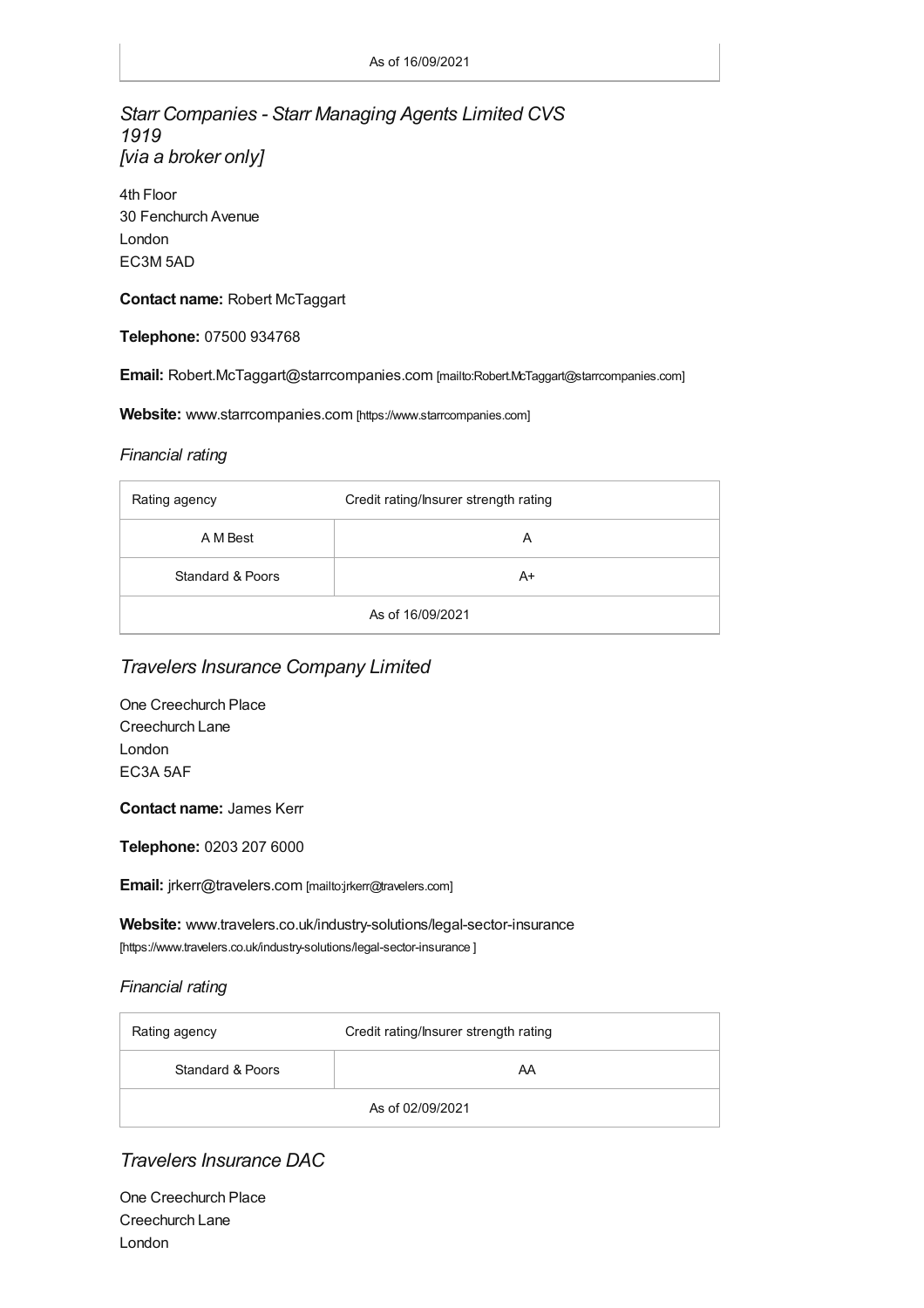#### EC3A 5AF

#### **Contact name:** James Kerr

#### **Telephone:** 0203 207 6000

**Email:** [jrkerr@travelers.com](mailto:jrkerr@travelers.com) [mailto:jrkerr@travelers.com]

**Website:** [www.travelers.co.uk/industry-solutions/legal-sector-insurance](https://www.travelers.co.uk/industry-solutions/legal-sector-insurance
	) [https://www.travelers.co.uk/industry-solutions/legal-sector-insurance ]

#### *Financial rating*

| Rating agency    | Credit rating/Insurer strength rating |
|------------------|---------------------------------------|
| Standard & Poors | AA                                    |
| As of 02/09/2021 |                                       |

### *W R B Underwriting*

14th Floor 52 Lime Street London EC3M 7AF

#### **Contact name:** Nick Cox

**Telephone:** 0203 943 1900

**Email:** [ncox@wrbunderwriting.com](mailto:ncox@wrbunderwriting.com) [mailto:ncox@wrbunderwriting.com]

Website: [www.wrbunderwriting.com](#page-16-0) [https://www.wrbunderwriting.com ]

#### *Financial rating*

| Rating agency               | Credit rating/Insurer strength rating |
|-----------------------------|---------------------------------------|
| <b>Standard &amp; Poors</b> | $A+$                                  |
| Fitch                       | AA-                                   |
| A M Best                    | A                                     |
| As of 31/08/2021            |                                       |

### *Zurich Insurance Plc - UK Branch [via a broker only]*

8th Floor 70 Mark Lane London EC3R 7NQ

**Contact name:** Rachel Bristow

**Telephone:** 07580 861026

**Email:** [Rachel.bristow@uk.zurich.com](mailto:Rachel.bristow@uk.zurich.com
	) [mailto:Rachel.bristow@uk.zurich.com ]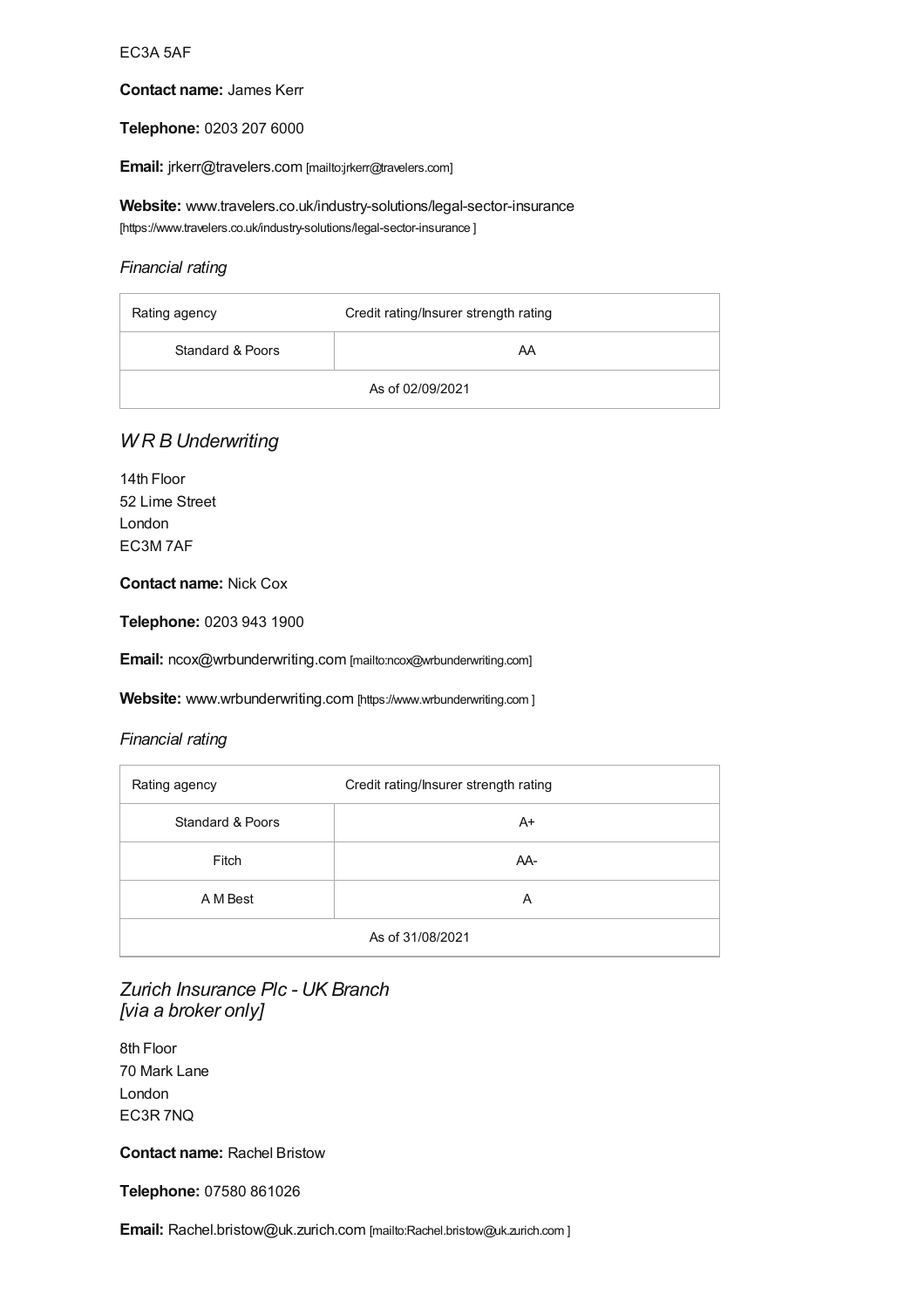#### <span id="page-16-0"></span>*Financial rating*

| Rating agency    | Credit rating/Insurer strength rating |
|------------------|---------------------------------------|
| Standard & Poors | AA                                    |
| A M Best         | A+                                    |
| As of 10/09/2021 |                                       |

This is a historical list of companies which signed the Participating Insurer's Agreement 2020

### *A M Trust Europe Limited [via a broker only]*

Market Square House St James Street Nottingham NG1 6FG

**Contact name:** Amanda Ennis

**Telephone:** 0207 459 3587

**Email:** [amanda.ennis@amtrustgroup.com](mailto:amanda.ennis@amtrustgroup.com) [mailto:amanda.ennis@amtrustgroup.com]

#### *Financial rating*

| Rating agency    | Credit rating/Insurer strength rating |
|------------------|---------------------------------------|
| A M Best         | А-                                    |
| As of 10/09/2020 |                                       |

### *Accredited Insurance (Europe) Limited - UK Branch Office [via a broker only]*

71 Fenchurch Street London EC3M 4BS

**Contact name:** Nick Evers

**Telephone:** 0207 977 0821

**Email:** [Nick.Evers@Accredited-eu.com](mailto:Nick.Evers@Accredited-eu.com) [mailto:Nick.Evers@Accredited-eu.com]

#### **Website:**

| Rating agency    | Credit rating/Insurer strength rating |
|------------------|---------------------------------------|
| A.M.Best         | А-                                    |
| As of 18/09/2020 |                                       |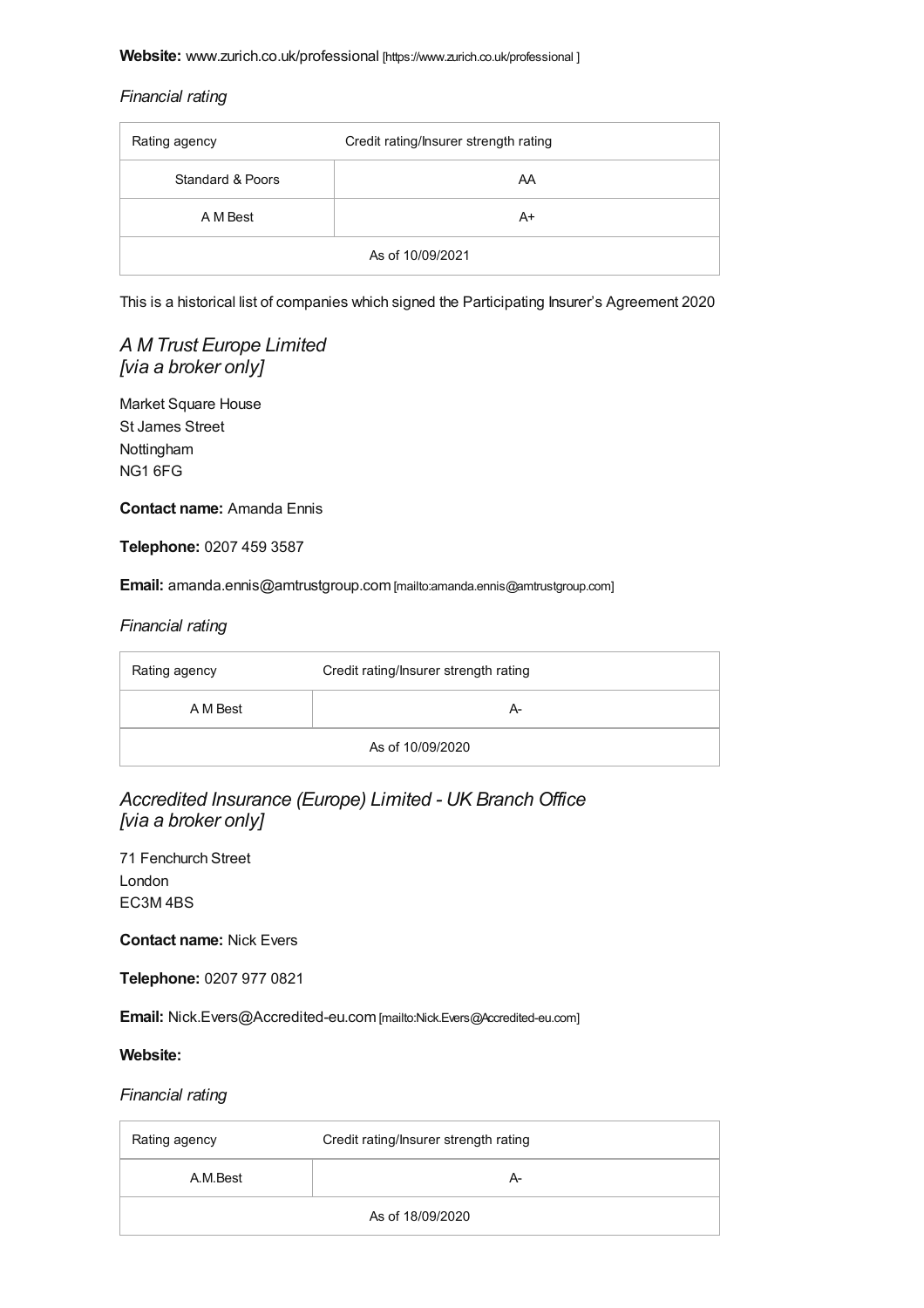### *Aegis Managing Agency Limited [via a broker only]*

25 Fenchurch Avenue, London London EC3M 5AD

**Contact name:** Jeremy Hyne

**Telephone:** 020 7265 2133

**Email:** [jhyne@aegislondon.co.uk](mailto:jhyne@aegislondon.co.uk) [mailto:jhyne@aegislondon.co.uk]

**Website:** [www.aegislondon.co.uk](http://www.aegislondon.co.uk) [http://www.aegislondon.co.uk]

#### *Financial rating*

| Rating agency    | Credit rating/Insurer strength rating |
|------------------|---------------------------------------|
| Standard & Poors | A+                                    |
| As of 24/08/2020 |                                       |

### *AIG Europe S.A [via a broker only]*

*Financial rating*

| Rating agency    | Credit rating/Insurer strength rating |
|------------------|---------------------------------------|
| Standard & Poors | A+                                    |
| As of 30/09/2020 |                                       |

### *Allianz Global Corporate & Specialty SE*

60 Gracechurch Street London EC3V 0HR

**Contact name:** Mark Figes

**Telephone:** 020 3451 3326

**Email:** [mark.figes@allianz.com](mailto:mark.figes@allianz.com) [mailto:mark.figes@allianz.com]

**Website:** [www.allianz.com](http://www.allianz.com) [http://www.allianz.com]

| Rating agency    | Credit rating/Insurer strength rating |
|------------------|---------------------------------------|
| Standard & Poors | AA-                                   |
| A.M.Best         | A+                                    |
| As of 14/09/2020 |                                       |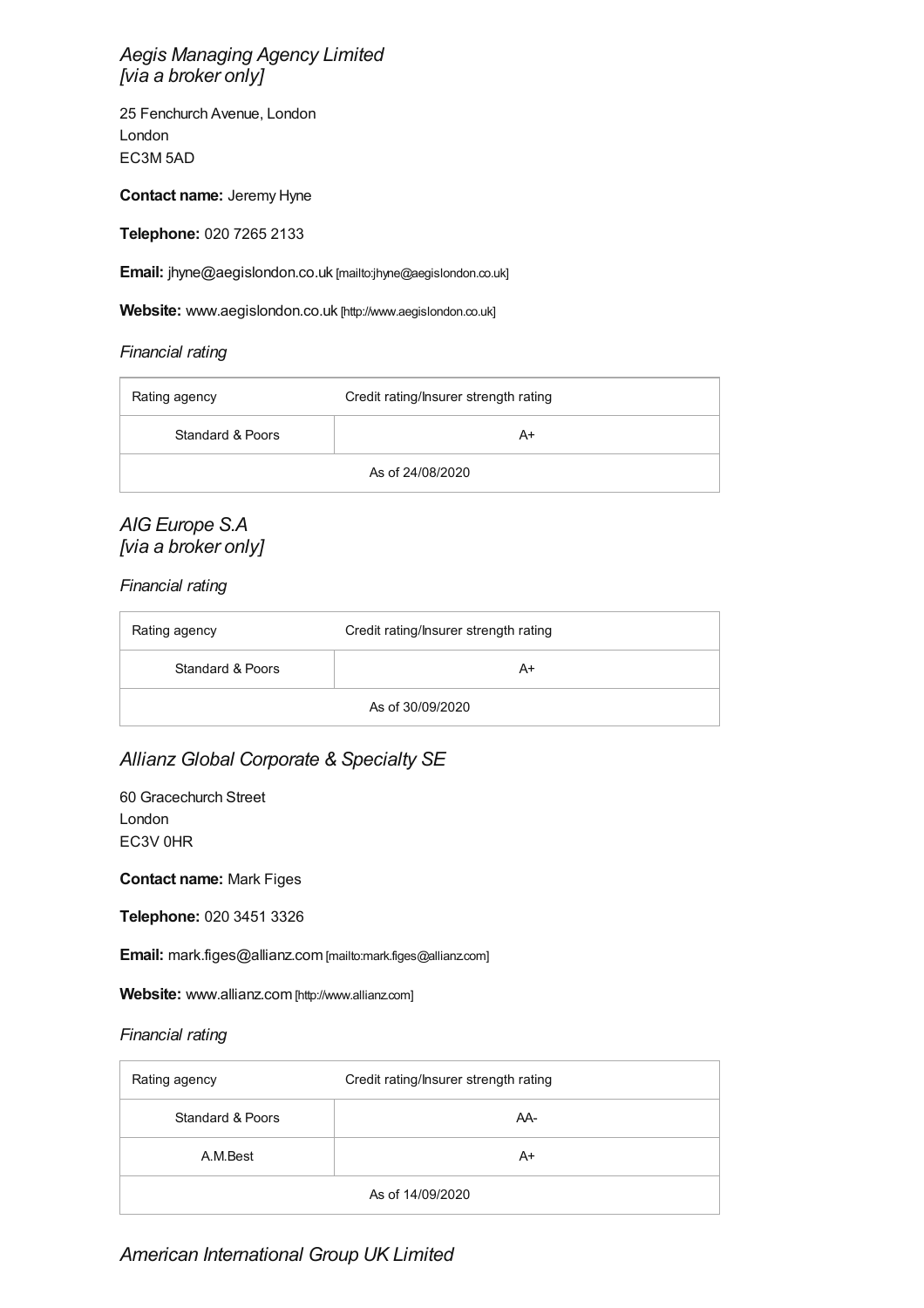### *American International Group UK Limited [via a broker only]*

#### *Financial rating*

| Rating agency    | Credit rating/Insurer strength rating |
|------------------|---------------------------------------|
| Standard & Poors | A+                                    |
| As of 30/09/2020 |                                       |

### *Aspen Insurance UK Limited [via a broker only]*

30 Fenchurch Street London EC3M 3BD

#### **Contact name:** Piers Winton

#### **Telephone:** 020 7280 8224

#### **Email:** [pwinton@paragonbrokers.com](mailto:pwinton@paragonbrokers.com) [mailto:pwinton@paragonbrokers.com]

#### *Financial rating*

| Rating agency    | Credit rating/Insurer strength rating |
|------------------|---------------------------------------|
| A M Best         |                                       |
| As of 22/03/2021 |                                       |

### *Atrium Underwriters Limited [via a broker only]*

Room 790 Lloyds Building 1 Lime Street London EC3M 7DQ

#### **Contact name:** Matthew Marshall

**Telephone:** 0203 278 471

**Email:** [matthew.marshall@atrium-uw.com](mailto:matthew.marshall@atrium-uw.com) [mailto:matthew.marshall@atrium-uw.com]

**Website:** [www.atrium-uw.com](http://www.atrium-uw.com) [http://www.atrium-uw.com]

| Rating agency    | Credit rating/Insurer strength rating |
|------------------|---------------------------------------|
| A+               | Standard & Poors                      |
| As of 18/09/2020 |                                       |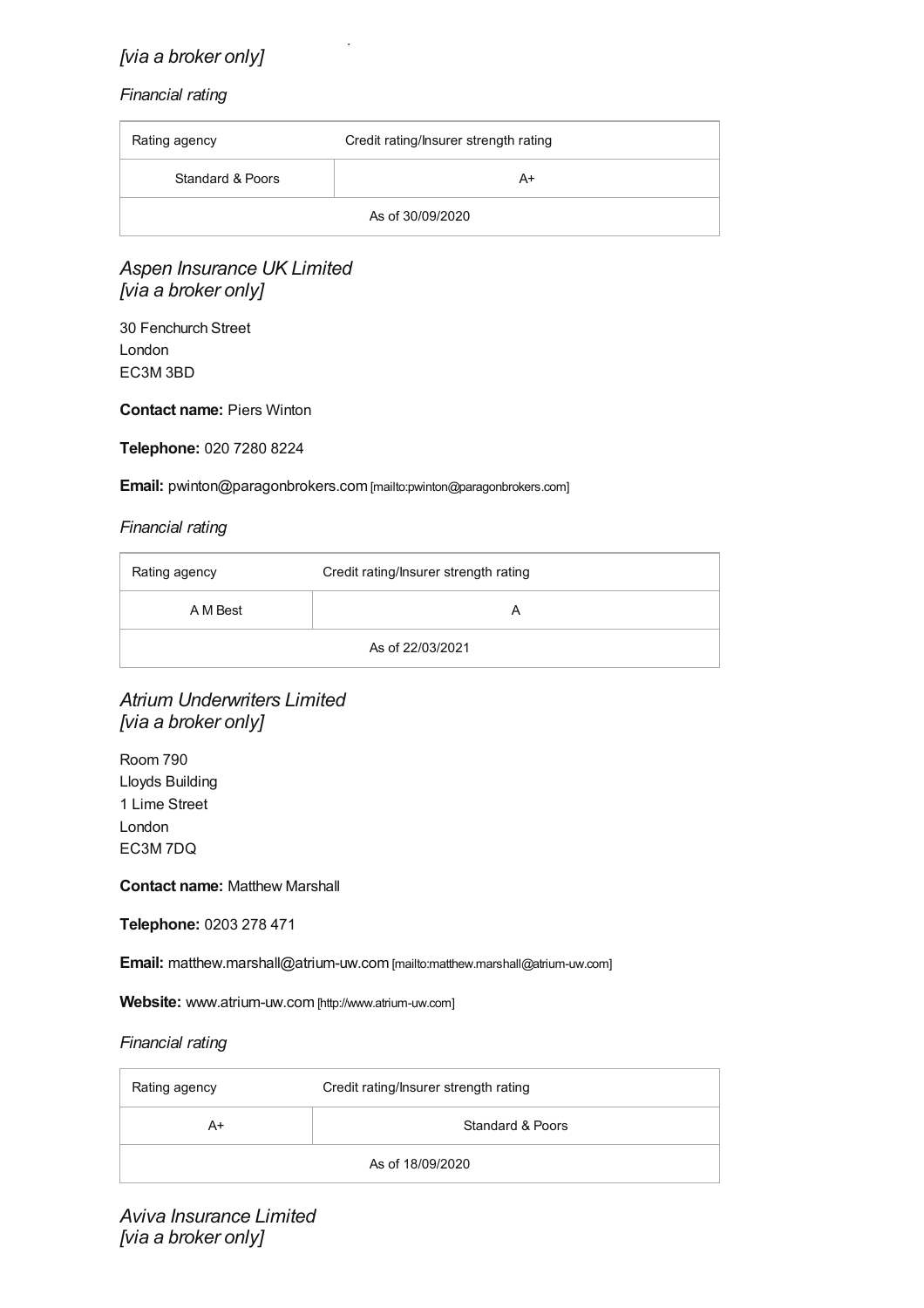Level 2 St Helens 1 Undershaft London EC3P 3DQ

**Contact name:** Tabitha Ong

**Telephone:** 07385 405436

**Email:** [tabitha.ong@aviva.com](mailto:tabitha.ong@aviva.com) [mailto:tabitha.ong@aviva.com]

**Website:** [www.aviva.com](http://www.aviva.com) [http://www.aviva.com]

*Financial rating*

| Rating agency    | Credit rating/Insurer strength rating |
|------------------|---------------------------------------|
| Standard & Poors | AA-                                   |
| As of 28/09/2020 |                                       |

### *AXA XL - Syndicate XLC 2003 at Lloyds [via a broker only]*

20 Gracechurch Street London EC3V 0BG

**Contact name:** James Gard

**Telephone:** 0207 933 7497

**Email:** [James.Gard@axaxl.com](mailto:James.Gard@axaxl.com) [mailto:James.Gard@axaxl.com]

**Website:** [www.axaxl.com](http://www.axaxl.com) [http://www.axaxl.com]

#### *Financial rating*

| Rating agency    | Credit rating/Insurer strength rating |
|------------------|---------------------------------------|
| Standard & Poors | A+                                    |
| As of 11/09/2020 |                                       |

### *AXA XL - XL Insurance Company SE [via a broker only]*

20 Gracechurch Street London EC3V 0BG

**Contact name:** James Gard

**Telephone:** 0207 933 7497

**Email:** [James.Gard@axaxl.com](mailto:James.Gard@axaxl.com) [mailto:James.Gard@axaxl.com]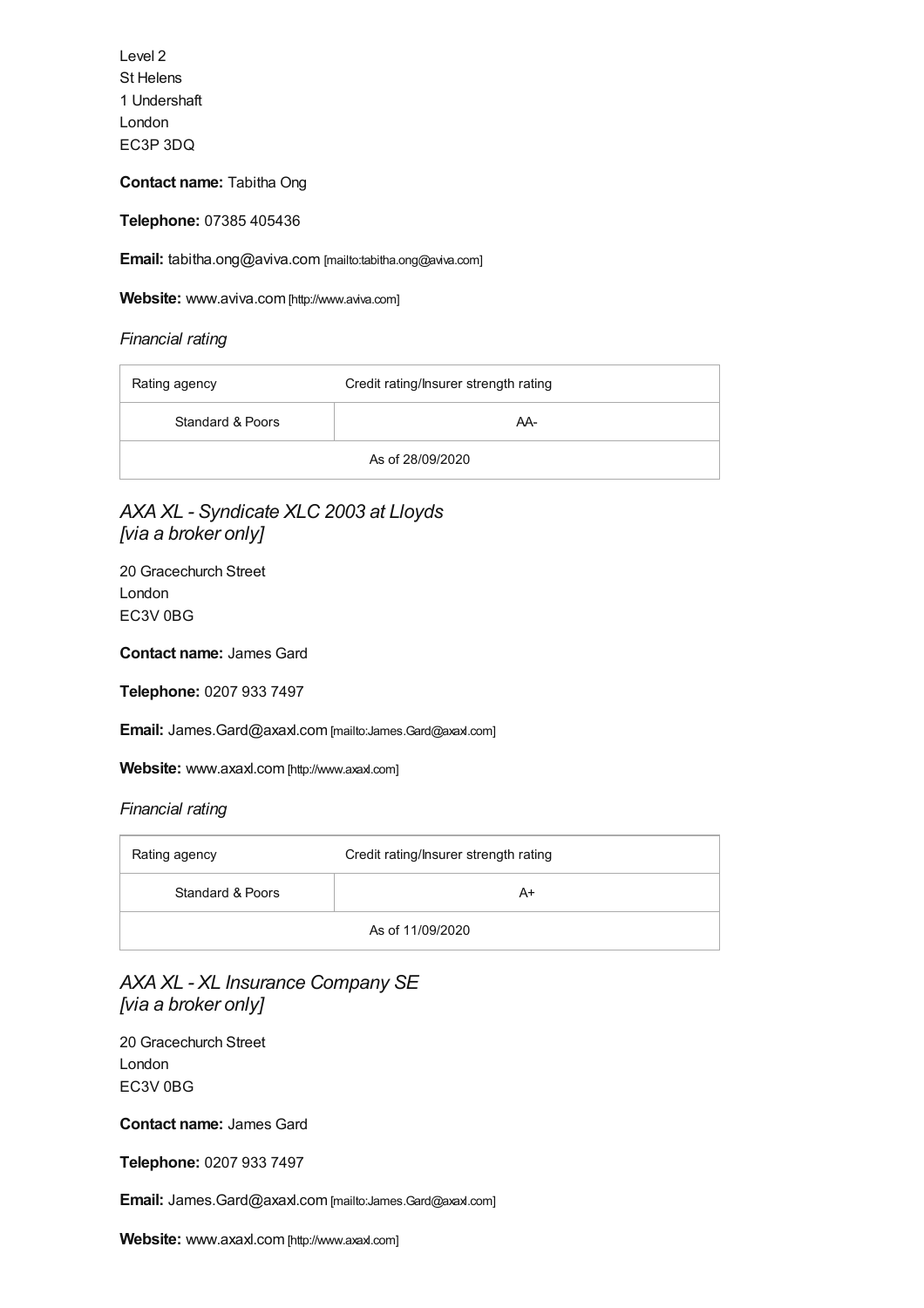#### *Financial rating*

| Rating agency    | Credit rating/Insurer strength rating |
|------------------|---------------------------------------|
| Standard & Poors | AA-                                   |
| As of 24/09/2020 |                                       |

### *AXA XL - XL Insurance Company UK Limited [via a broker only]*

20 Gracechurch Street London EC3V 0BG

**Contact name:** James Gard

**Telephone:** 0207 933 7497

**Email:** [James.Gard@axaxl.com](mailto:James.Gard@axaxl.com) [mailto:James.Gard@axaxl.com]

**Website:** [www.axaxl.com](http://www.axaxl.com) [http://www.axaxl.com]

#### *Financial rating*

| Rating agency    | Credit rating/Insurer strength rating |
|------------------|---------------------------------------|
| Standard & Poors | AA-                                   |
| As of 11/09/2020 |                                       |

### *Axis Specialty Europe SE [via a broker only]*

52 Lime Street London EC3M 7AF

#### **Contact name:** [www.axiscapital.com](http://www.axiscapital.com) [http://www.axiscapital.com]

#### *Financial rating*

| Rating agency    | Credit rating/Insurer strength rating |
|------------------|---------------------------------------|
| Standard & Poors | A+                                    |
| A.M Best         | A                                     |
| As of 17/09/2020 |                                       |

### *Berkshire Hathaway Specialty Insurance*

4th Floor, 8 Fenchurch Place London EC3M 4AJ

**Contact name:**Vanessa Maxwell

**Telephone:** 0203 429 4930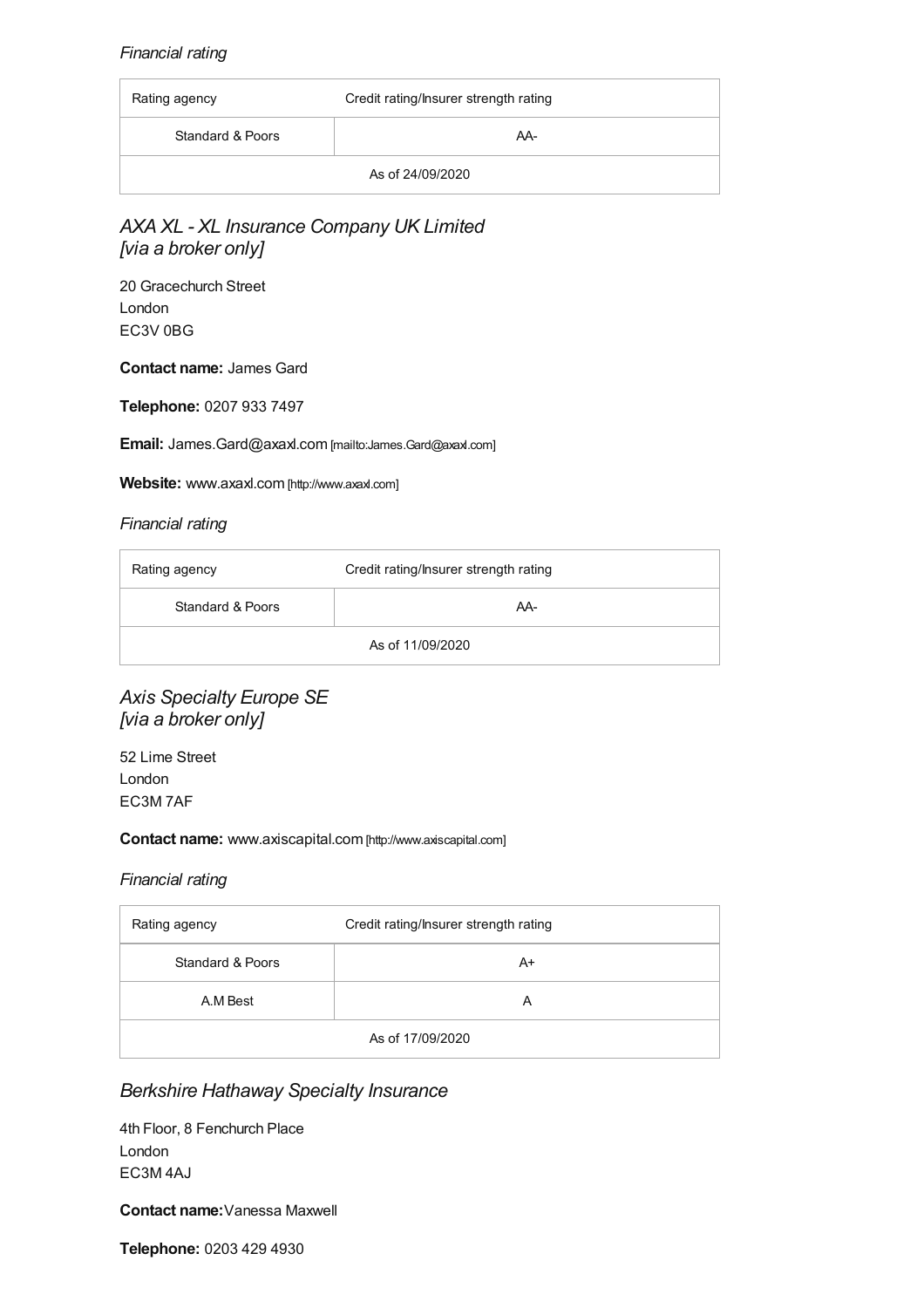**Email:** [Vanessa.Maxwell@bhspecialty.com](mailto:Vanessa.Maxwell@bhspecialty.com) [mailto:Vanessa.Maxwell@bhspecialty.com]

**Website:** [www.bhspecialty.com](https://www.bhspecialty.com) [https://www.bhspecialty.com]

#### *Financial rating*

| Rating agency    | Credit rating/Insurer strength rating |
|------------------|---------------------------------------|
| A M Best         | $A++$                                 |
| As of 23/08/2021 |                                       |

### *CMA Ltd*

65 Gresham Street London EC2V 7NQ

**Contact name:** Jenny Hummerston

**Telephone:** 020 7808 5278

**Email:** [Jenny.hummerston@capita.co.uk](mailto:Jenny.hummerston@capita.co.uk) [mailto:Jenny.hummerston@capita.co.uk]

**Website:** [Capitainsuranceservices.co.uk](https://www.capitainsuranceservices.co.uk) [https://www.Capitainsuranceservices.co.uk]

#### *Financial rating*

| Rating agency    | Credit rating/Insurer strength rating |
|------------------|---------------------------------------|
| Standard & Poors | $A+$ (Strong)                         |
| As of 08/09/2020 |                                       |

*Everest Syndicate 2786 [via a broker only]*

40 Lime Street London EC3M 5BS

**Contact name:** Nicholas Abbott

**Telephone:** 0203 887 2500

**Email:** [nicholas.abbott@everestre.com](mailto:nicholas.abbott@everestre.com) [mailto:nicholas.abbott@everestre.com]

**Website:** [www.everestgroup.com](http://www.everestgroup.com) [http://www.everestgroup.com]

#### *Financial rating*

| Rating agency    | Credit rating/Insurer strength rating |
|------------------|---------------------------------------|
| A M Best         | A+                                    |
| As of 15/11/2020 |                                       |

### *Great Lakes Insurance SE UK Branch*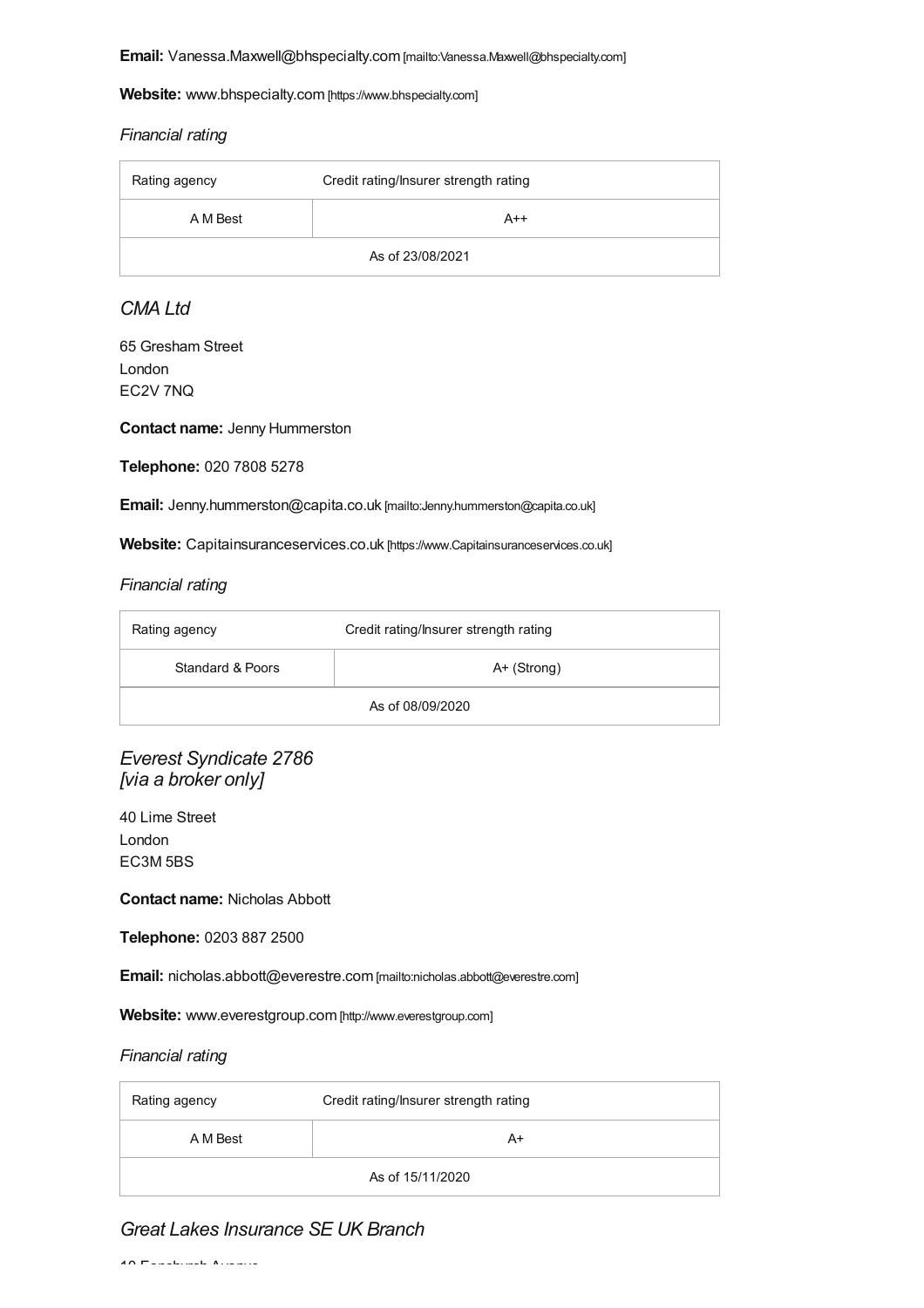10 Fenchurch Avenue London EC3M 5BN

#### **Contact name:** Jay Bowey

**Telephone:** 0207 933 9368

**Email:** [jay.bowey@puml.co.uk](mailto:jay.bowey@puml.co.uk) [mailto:jay.bowey@puml.co.uk]

**Website:** [www.glise.com](http://www.glise.com) [http://www.glise.com]

#### *Financial rating*

| Rating agency    | Credit rating/Insurer strength rating |
|------------------|---------------------------------------|
| A M Best         | A+                                    |
| Standard & Poors | AA-                                   |
| As of 25/09/2020 |                                       |

### *Hamilton Insurance DAC [via a broker only]*

Level 3 8 Fenchurch Place London EC3M 4AJ

**Contact name:** Grant Sewell

**Telephone:** 0203 595 1111

**Email:** [grant.sewell@hamiltongroup.com](mailto:grant.sewell@hamiltongroup.com) [mailto:grant.sewell@hamiltongroup.com]

**Website:** [www.hamiltongroup.com](http://www.hamiltongroup.com) [http://www.hamiltongroup.com]

#### *Financial rating*

| Rating agency    | Credit rating/Insurer strength rating |
|------------------|---------------------------------------|
| A.M Best         | А -                                   |
| As of 11/09/2020 |                                       |

*Hamilton Managing Agency S.A HAM 5376 [via a broker only]*

Level 3 8 Fenchurch Place London EC3M 4AJ

**Contact name:** Grant Sewell

**Telephone:** 0203 595 1111

**Email:** [grant.sewell@hamiltongroup.com](mailto:grant.sewell@hamiltongroup.com) [mailto:grant.sewell@hamiltongroup.com]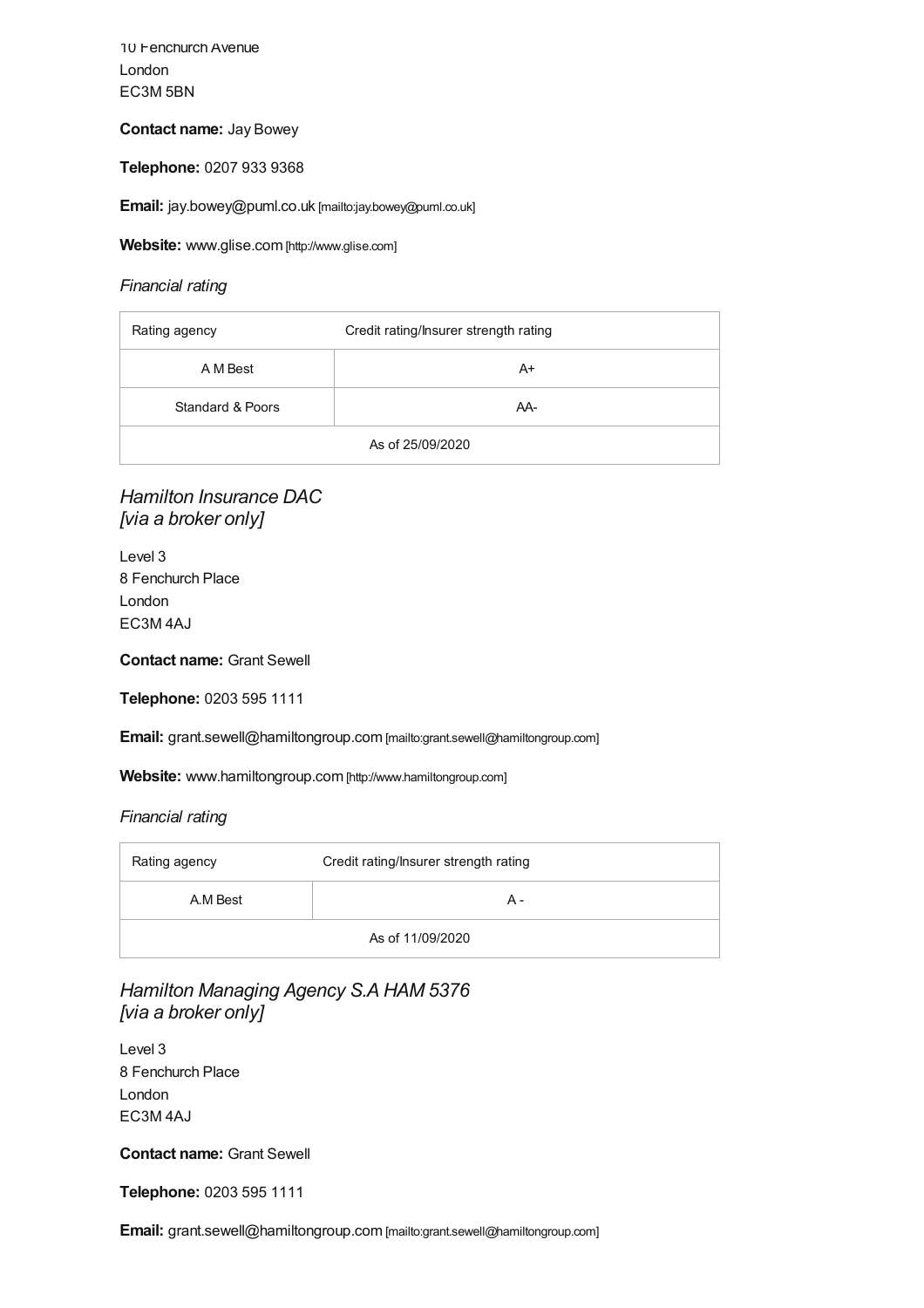#### <span id="page-23-0"></span>**Website:** [www.hamiltongroup.com](http://www.hamiltongroup.com) [http://www.hamiltongroup.com]

#### *Financial rating*

| Rating agency    | Credit rating/Insurer strength rating |
|------------------|---------------------------------------|
| A.M Best         | A                                     |
| As of 11/09/2020 |                                       |

### *Hamilton Managing Agency Syndicate 4000 [via a broker only]*

Level 3 8 Fenchurch Place London EC3M 4AJ

**Contact name:** Grant Sewell

**Telephone:** 0203 595 1111

**Email:** [grant.sewell@hamiltongroup.com](mailto:grant.sewell@hamiltongroup.com) [mailto:grant.sewell@hamiltongroup.com]

**Website:** [www.hamiltongroup.com](http://www.hamiltongroup.com) [http://www.hamiltongroup.com]

#### *Financial rating*

| Rating agency    | Credit rating/Insurer strength rating |
|------------------|---------------------------------------|
| A.M Best         |                                       |
| As of 11/09/2020 |                                       |

*HDI Global Specialty SE-UK [via a broker only]*

10 Fenchurch Street London EC3M 3BE

**Contact name:** Adam Curran

**Telephone:** 0207 015 4000

**Email:** [Adam.Curran@hdi-specialty.com](mailto:Adam.Curran@hdi-specialty.com) [mailto:Adam.Curran@hdi-specialty.com]

**Website:** [www.hdi-specialty.com](http://www.hdi-specialty.com) [http://www.hdi-specialty.com]

| Rating agency    | Credit rating/Insurer strength rating |
|------------------|---------------------------------------|
| Standard & Poors | A+                                    |
| A.M Best         | A                                     |
| As of 20/09/2020 |                                       |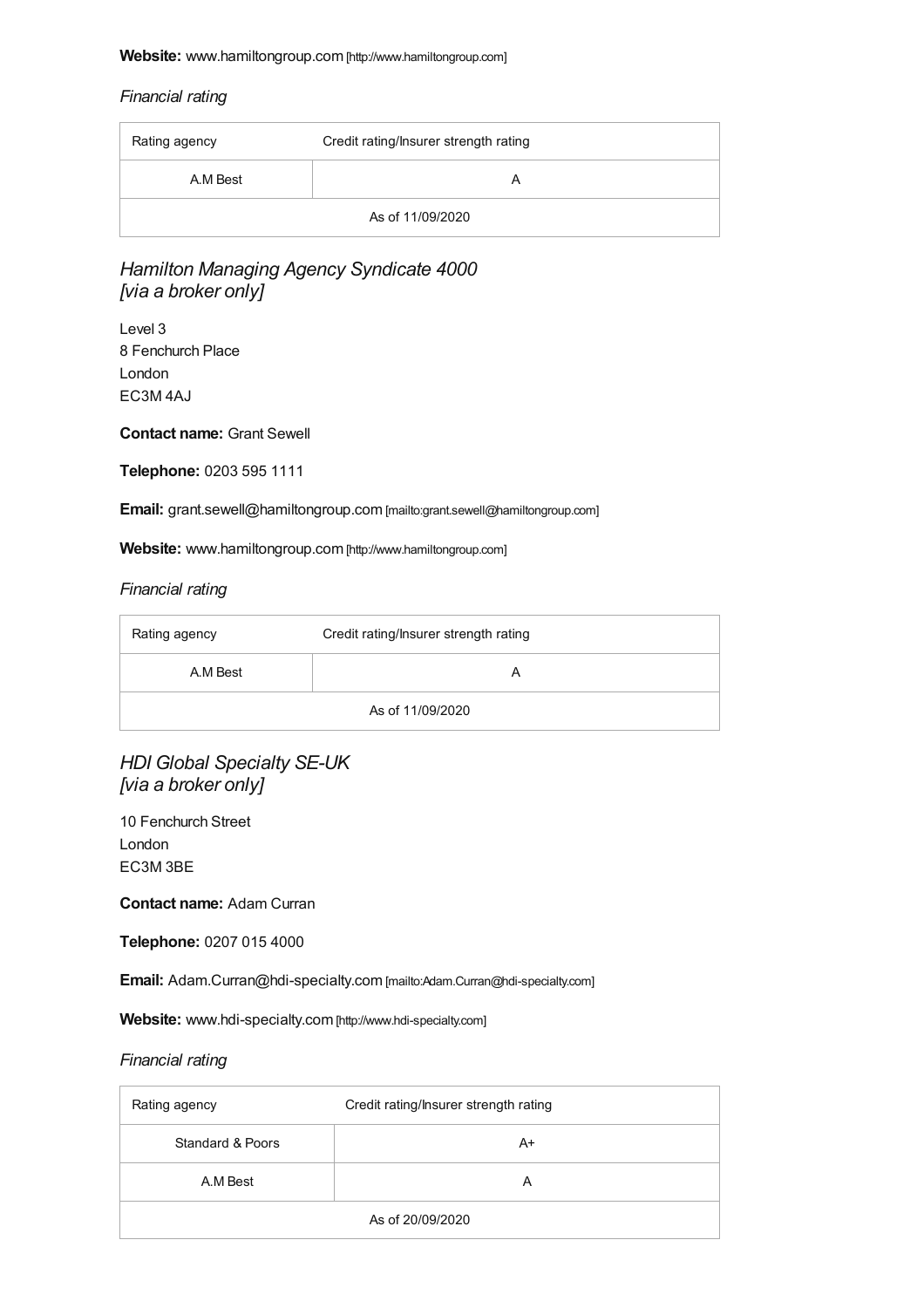*Legal and Professional Insurance trading name of Liberty Mutual Insurance Europe SE [via a broker only]*

21st Floor 20 Fenchurch Street London EC3M 3AW

**Contact name:** Paul Freeman

**Telephone:** 0203 758 0000

**Email:** [Paul.freeman@libertyglobalgroup.com](mailto:Paul.freeman@libertyglobalgroup.com) [mailto:Paul.freeman@libertyglobalgroup.com]

**Website:** [www.libertyspecialtymarkets.com](http://www.libertyspecialtymarkets.com) [http://www.libertyspecialtymarkets.com]

#### *Financial rating*

| Rating agency    | Credit rating/Insurer strength rating |
|------------------|---------------------------------------|
| Standard & Poors | А                                     |
| As of 28/08/2020 |                                       |

*Mosaic Syndicate Services Limited [via a broker only]*

70 Gracechurch Street, London London EC3V 0XL

**Contact name:** Francesca Harland

**Telephone:** 0203 968 8317

**Email:** [francesca.harland@mosaicinsurance.com](mailto:francesca.harland@mosaicinsurance.com) [mailto:francesca.harland@mosaicinsurance.com]

Website: [www.mosaicinsurance.com](https://www.mosaicinsurance.com) [https://www.mosaicinsurance.com]

#### *Financial rating*

| Rating agency    | Credit rating/Insurer strength rating |
|------------------|---------------------------------------|
| Standard & Poors | A+ (Lloyds of London)                 |
| As of 08/06/2021 |                                       |

### *Pen Underwriting Ltd on behalf of International General Insurance Company (UK) Ltd [via a broker only]*

67 Lombard Street London EC3V 9LJ

**Contact name:** Paul Crilly

**Telephone:** 0207 560 3137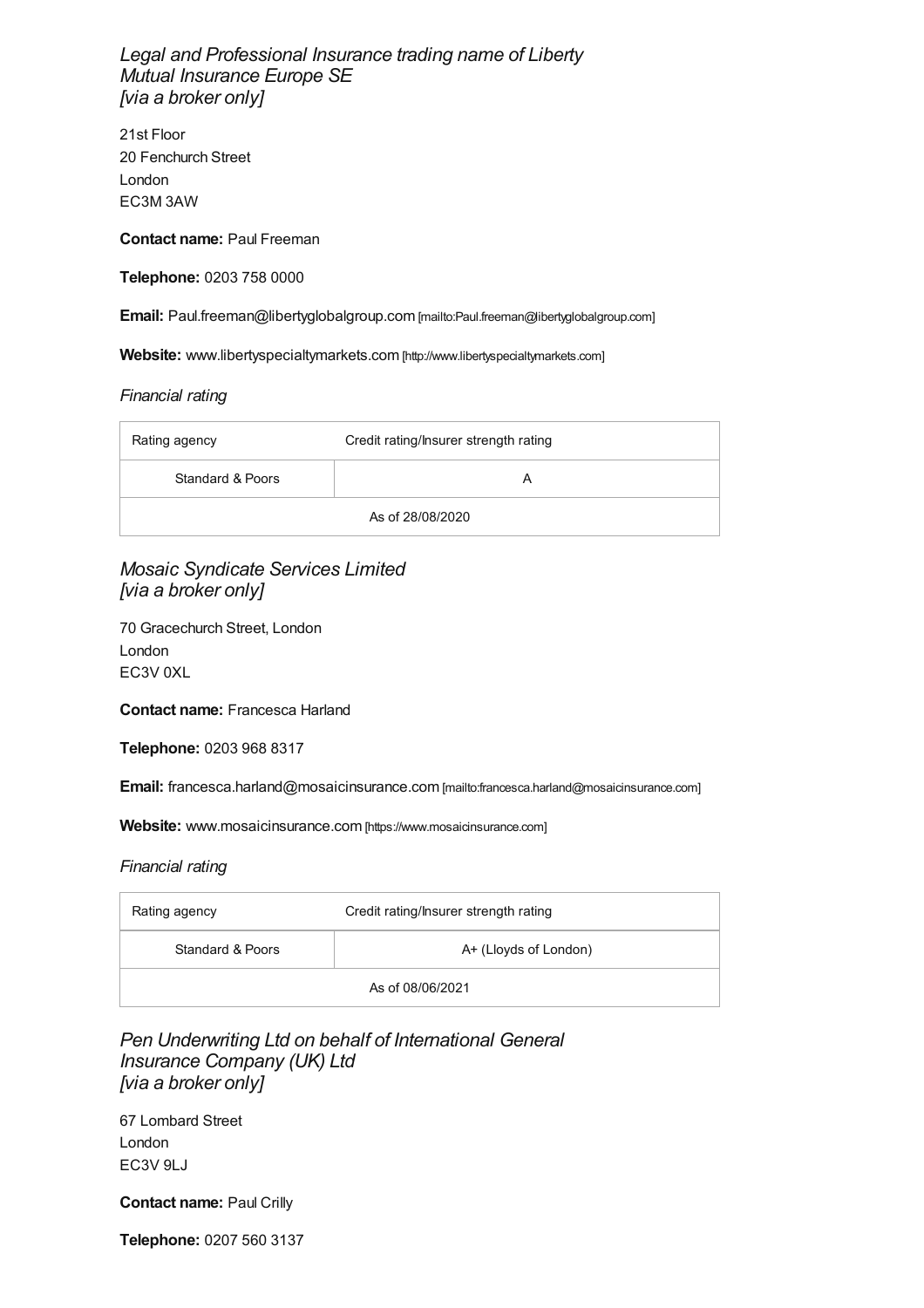**Email:** [uk.solicitors@penunderwriting.com](mailto:uk.solicitors@penunderwriting.com) [mailto:uk.solicitors@penunderwriting.com]

**Website:** [www.penunderwriting.co.uk/](http://www.penunderwriting.co.uk/) [http://www.penunderwriting.co.uk/]

#### *Financial rating*

| Rating agency    | Credit rating/Insurer strength rating |
|------------------|---------------------------------------|
| Standard & Poors | А-                                    |
| A.M Best         | А                                     |
| As of 27/08/2020 |                                       |

### *QBE Europe SA/NV [via a broker only]*

Plantation Place 30 Fenchurch Street London EC3M 3BD

**Contact name:** Helen Williams

**Telephone:** 0207 105 4000

**Email:** [helen.williams@uk.qbe.com](mailto:helen.williams@uk.qbe.com) [mailto:helen.williams@uk.qbe.com]

**Website:** [www.qbeeurope.com](http://www.qbeeurope.com) [http://www.qbeeurope.com]

#### *Financial rating*

| Rating agency    | Credit rating/Insurer strength rating |
|------------------|---------------------------------------|
| Standard & Poors | $A+$                                  |
| A M Best         | A                                     |
| Fitch            | $A+$                                  |
| As of 17/09/2020 |                                       |

### *QBE UK Ltd [via a broker only]*

Plantation Place 30 Fenchurch Street London EC3M 3BD

**Contact name:** Helen Williams

**Telephone:** 0207 105 4000

**Email:** [helen.williams@uk.qbe.com](mailto:helen.williams@uk.qbe.com) [mailto:helen.williams@uk.qbe.com]

**Website:** [www.qbeeurope.com](http://www.qbeeurope.com) [http://www.qbeeurope.com]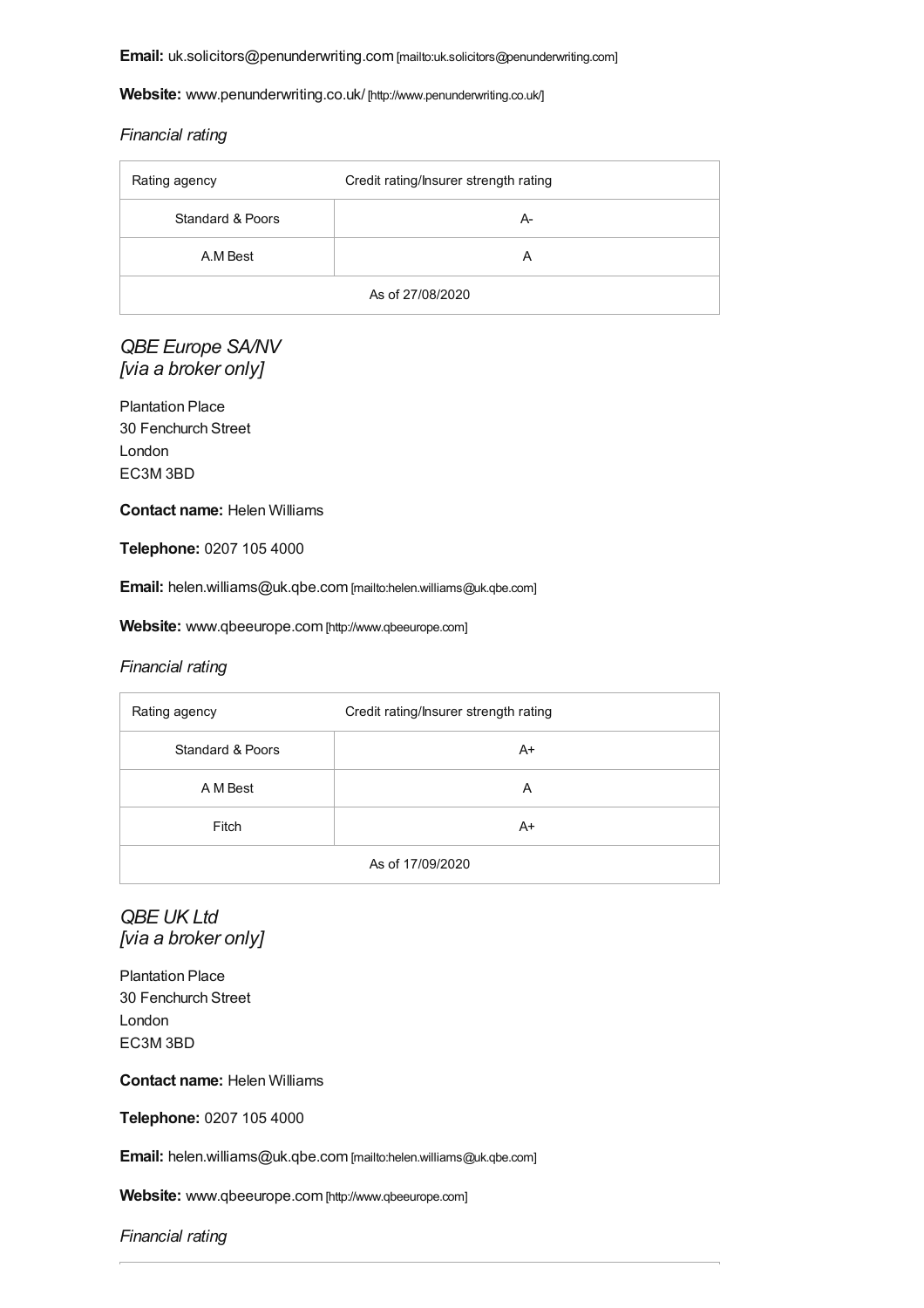| Rating agency               | Credit rating/Insurer strength rating |
|-----------------------------|---------------------------------------|
| <b>Standard &amp; Poors</b> | $A+$                                  |
| A M Best                    | A                                     |
| Fitch                       | $A+$                                  |
| Moodys                      | A1                                    |
| As of 17/09/2020            |                                       |

### *QBE Underwriting Limited for QBE UK Ltd Syndicate 1886 [via a broker only]*

Plantation Place 30 Fenchurch Street London EC3M 3BD

**Contact name:** Helen Williams

**Telephone:** 0207 105 4000

**Email:** [helen.williams@uk.qbe.com](mailto:helen.williams@uk.qbe.com) [mailto:helen.williams@uk.qbe.com]

**Website:** [www.qbeeurope.com](http://www.qbeeurope.com) [http://www.qbeeurope.com]

#### *Financial rating*

| Rating agency    | Credit rating/Insurer strength rating |
|------------------|---------------------------------------|
| Standard & Poors | $A+$                                  |
| A M Best         | A                                     |
| Fitch            | $A+$                                  |
| Moodys           | A <sub>1</sub>                        |
| As of 17/09/2020 |                                       |

### *QBE Underwriting Limited for QBE UK Ltd Syndicate 386 [via a broker only]*

Plantation Place 30 Fenchurch Street London EC3M 3BD

**Contact name:** Helen Williams

**Telephone:** 0207 105 4000

**Email:** [helen.williams@uk.qbe.com](mailto:helen.williams@uk.qbe.com) [mailto:helen.williams@uk.qbe.com]

**Website:** [www.qbeeurope.com](http://www.qbeeurope.com) [http://www.qbeeurope.com]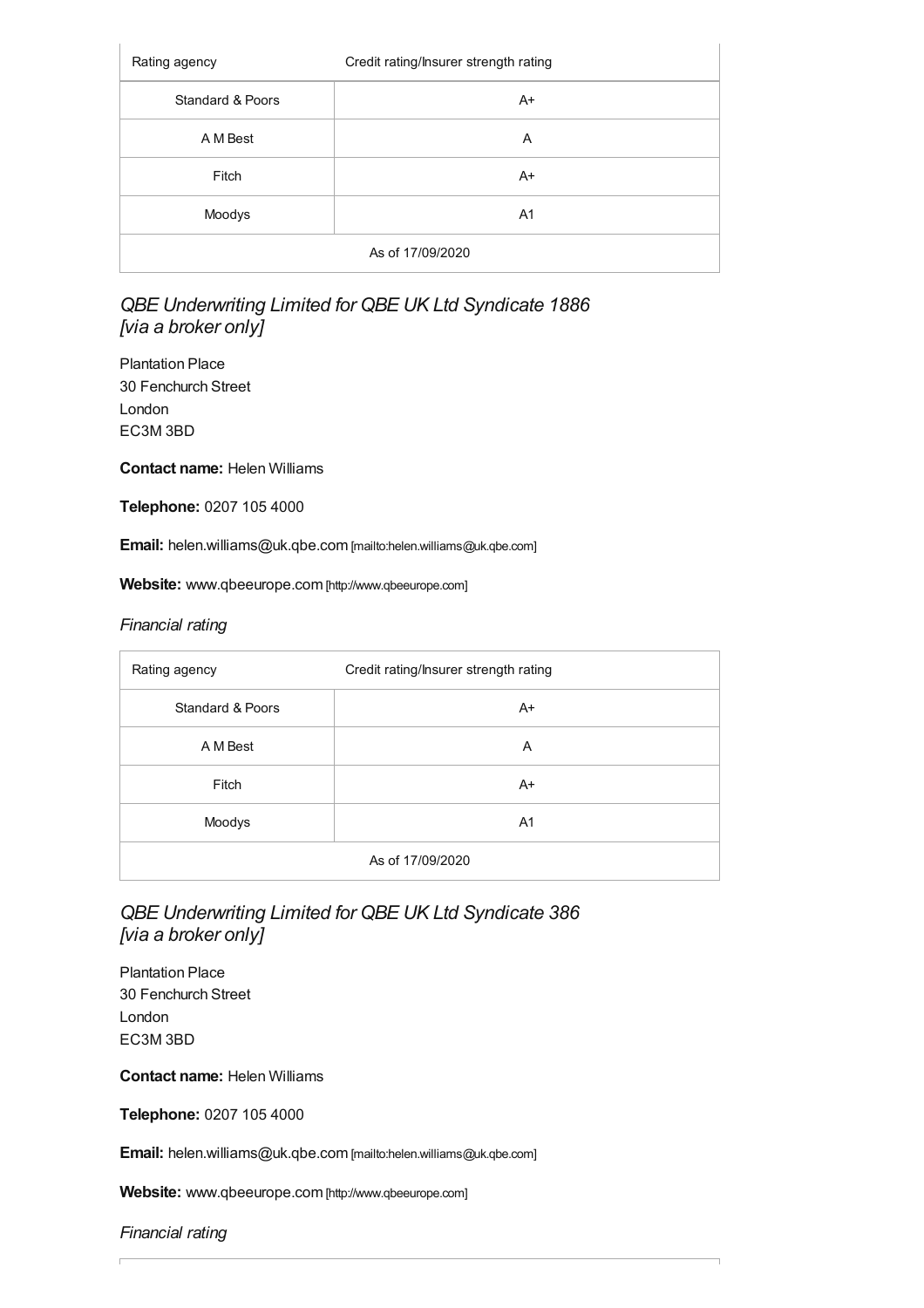| Rating agency    | Credit rating/Insurer strength rating |
|------------------|---------------------------------------|
| Standard & Poors | $A+$                                  |
| A M Best         | A                                     |
| Fitch            | $A+$                                  |
| Moodys           | A <sub>1</sub>                        |
| As of 17/09/2020 |                                       |

### *QBE Underwriting Limited for QBE UK Ltd Syndicate 5334 [via a broker only]*

Plantation Place 30 Fenchurch Street London EC3M 3BD

**Contact name:** Helen Williams

**Telephone:** 0207 105 4000

**Email:** [helen.williams@uk.qbe.com](mailto:helen.williams@uk.qbe.com) [mailto:helen.williams@uk.qbe.com]

**Website:** [www.qbeeurope.com](http://www.qbeeurope.com) [http://www.qbeeurope.com]

#### *Financial rating*

| Rating agency               | Credit rating/Insurer strength rating |
|-----------------------------|---------------------------------------|
| <b>Standard &amp; Poors</b> | $A+$                                  |
| A M Best                    | A                                     |
| Fitch                       | $A+$                                  |
| Moodys                      | A <sub>1</sub>                        |
| As of 17/09/2020            |                                       |

### *QBE Underwriting Limited for QBE UK Ltd Syndicate 5386 [via a broker only]*

Plantation Place 30 Fenchurch Street London EC3M 3BD

**Contact name:** Helen Williams

**Telephone:** 0207 105 4000

**Email:** [helen.williams@uk.qbe.com](mailto:helen.williams@uk.qbe.com) [mailto:helen.williams@uk.qbe.com]

**Website:** [www.qbeeurope.com](http://www.qbeeurope.com) [http://www.qbeeurope.com]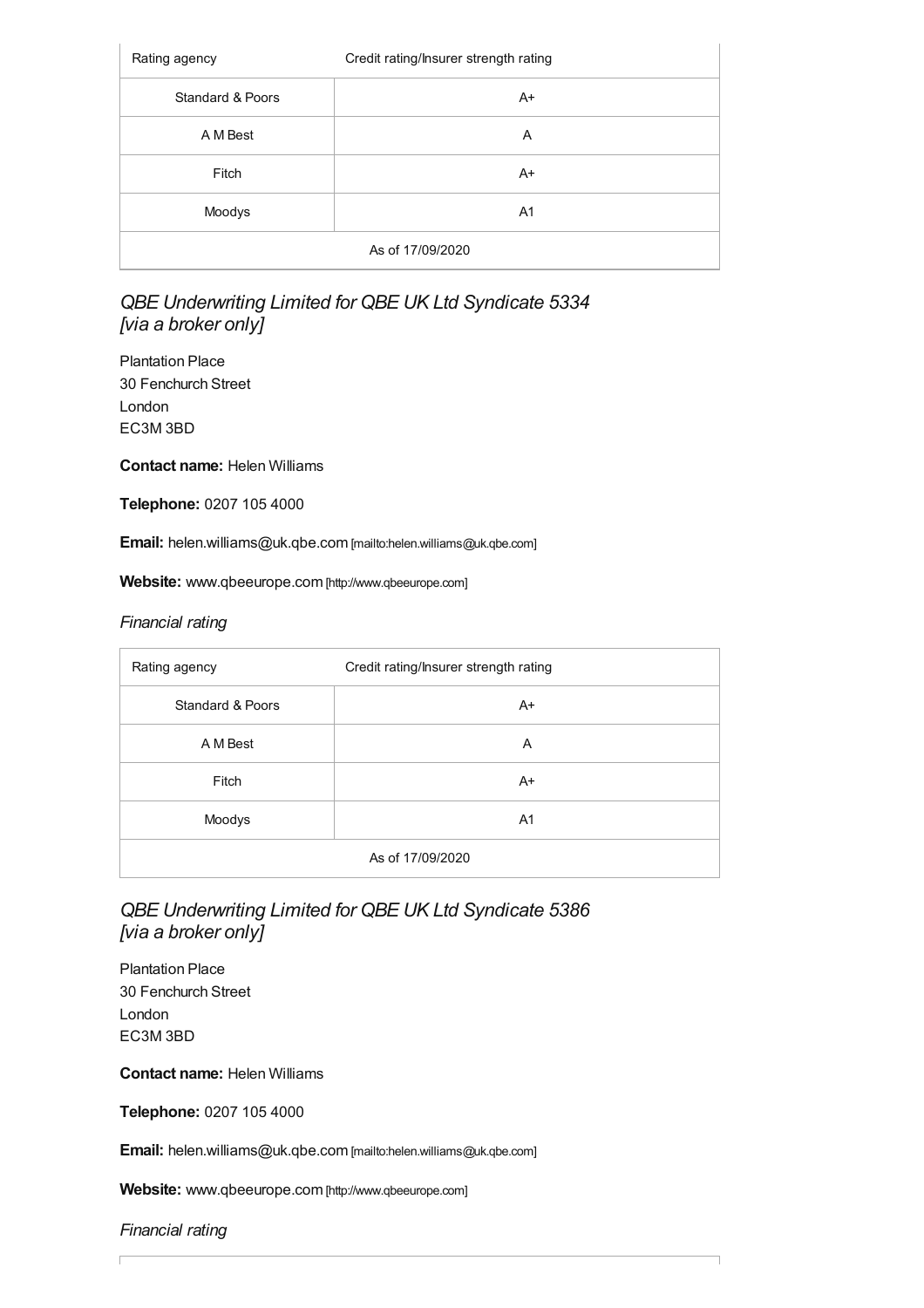| Rating agency    | Credit rating/Insurer strength rating |
|------------------|---------------------------------------|
| Standard & Poors | $A+$                                  |
| A M Best         | Α                                     |
| Fitch            | $A+$                                  |
| Moodys           | A <sub>1</sub>                        |
| As of 17/09/2020 |                                       |

### *Sompo International [via a broker only]*

1st Floor 2 Minster Court Mincing Lane London EC3R 7BB

#### **Contact name:** Ian Bowler

**Telephone:** 0207 337 2800

**Email:** [ibowler@sompo-intl.com](mailto:ibowler@sompo-intl.com) [mailto:ibowler@sompo-intl.com]

**Website:** [www.sompo-intl.com](http://www.sompo-intl.com) [http://www.sompo-intl.com]

#### *Financial rating*

| Rating agency    | Credit rating/Insurer strength rating |
|------------------|---------------------------------------|
| Standard & Poors | A+                                    |
| A.M Best         | A+                                    |
| As of 08/09/2020 |                                       |

### *Starr Companies (Managing Agents Limited) (CVS1919) [via a broker only]*

4th Floor 30 Fenchurch Avenue London EC3M 5AD

**Contact name:** Robert McTaggart

**Telephone:** 0207 398 2870

**Email:** [Robert.McTaggart@starrcompanies.com](mailto:Robert.McTaggart@starrcompanies.com) [mailto:Robert.McTaggart@starrcompanies.com]

**Website:** <http://starrcompanies.co.uk/> [http://starrcompanies.co.uk/]

| Rating agency | Credit rating/Insurer strength rating |
|---------------|---------------------------------------|
|               |                                       |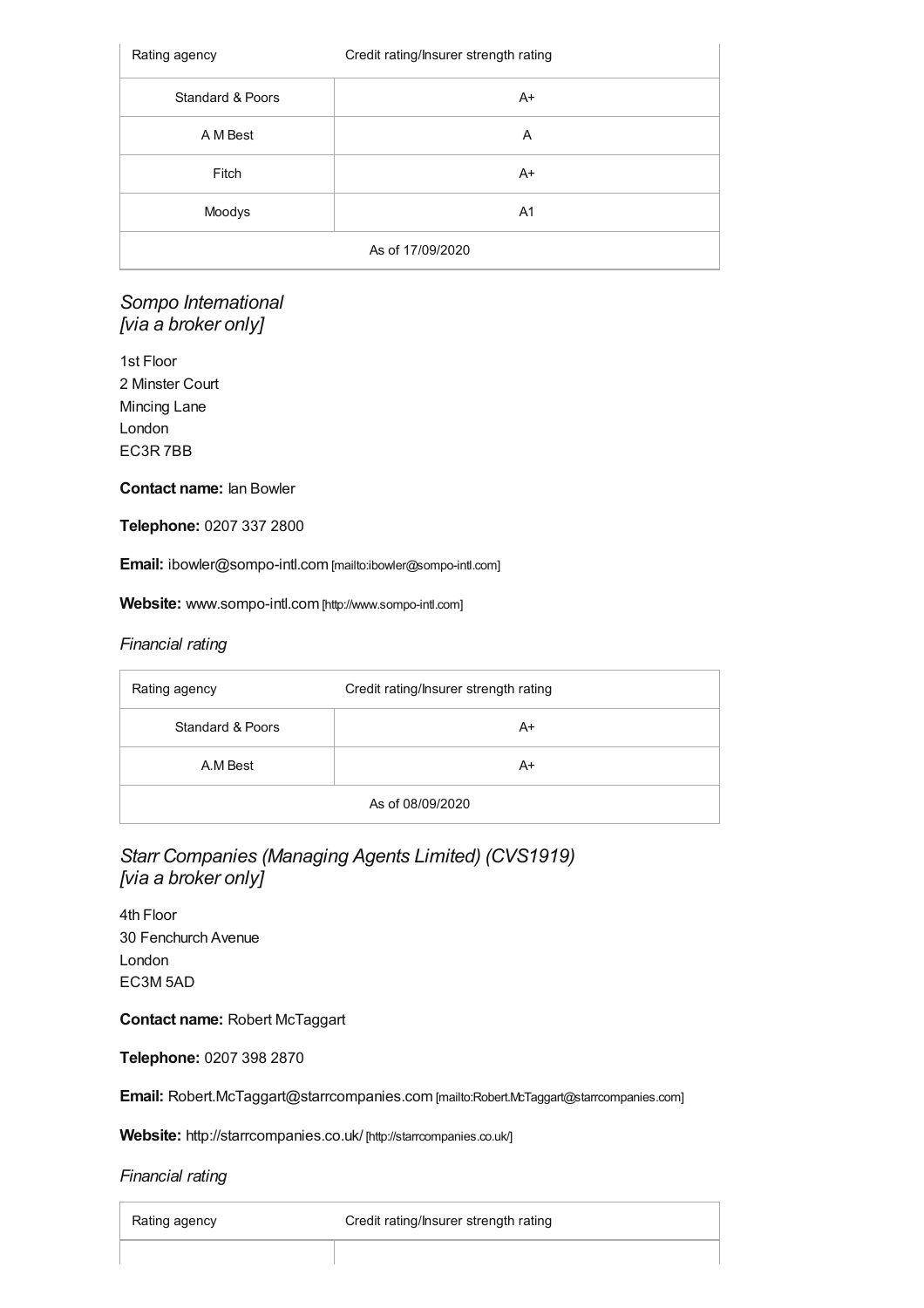| A M Best         | Р  |
|------------------|----|
| Standard & Poors | A+ |
| As of 18/09/2020 |    |

*Starr Companies (Starr Europe Insurance Limited) [via a broker only]*

4th Floor 30 Fenchurch Avenue London EC3M 5AD

**Contact name:** Robert McTaggart

**Telephone:** 0207 398 2870

**Email:** [Robert.McTaggart@starrcompanies.com](mailto:Robert.McTaggart@starrcompanies.com) [mailto:Robert.McTaggart@starrcompanies.com]

**Website:** [www.starrcompanies.co.uk/](http://starrcompanies.co.uk/) [http://starrcompanies.co.uk/]

#### *Financial rating*

| Rating agency    | Credit rating/Insurer strength rating |
|------------------|---------------------------------------|
| A M Best         |                                       |
| As of 18/09/2020 |                                       |

### *Starr Companies (Starr International (Europe) Limited) [via a broker only]*

4th Floor 30 Fenchurch Avenue London EC3M 5AD

**Contact name:** Robert McTaggart

**Telephone:** 0207 398 2870

**Email:** [Robert.McTaggart@starrcompanies.com](mailto:Robert.McTaggart@starrcompanies.com) [mailto:Robert.McTaggart@starrcompanies.com]

**Website:** [www.starrcompanies.co.uk/](http://starrcompanies.co.uk/) [http://starrcompanies.co.uk/]

#### *Financial rating*

| Rating agency    | Credit rating/Insurer strength rating |
|------------------|---------------------------------------|
| A M Best         |                                       |
| As of 18/09/2020 |                                       |

*Travelers Insurance Company Limited*

One Creechurch Place Creechurch Lane London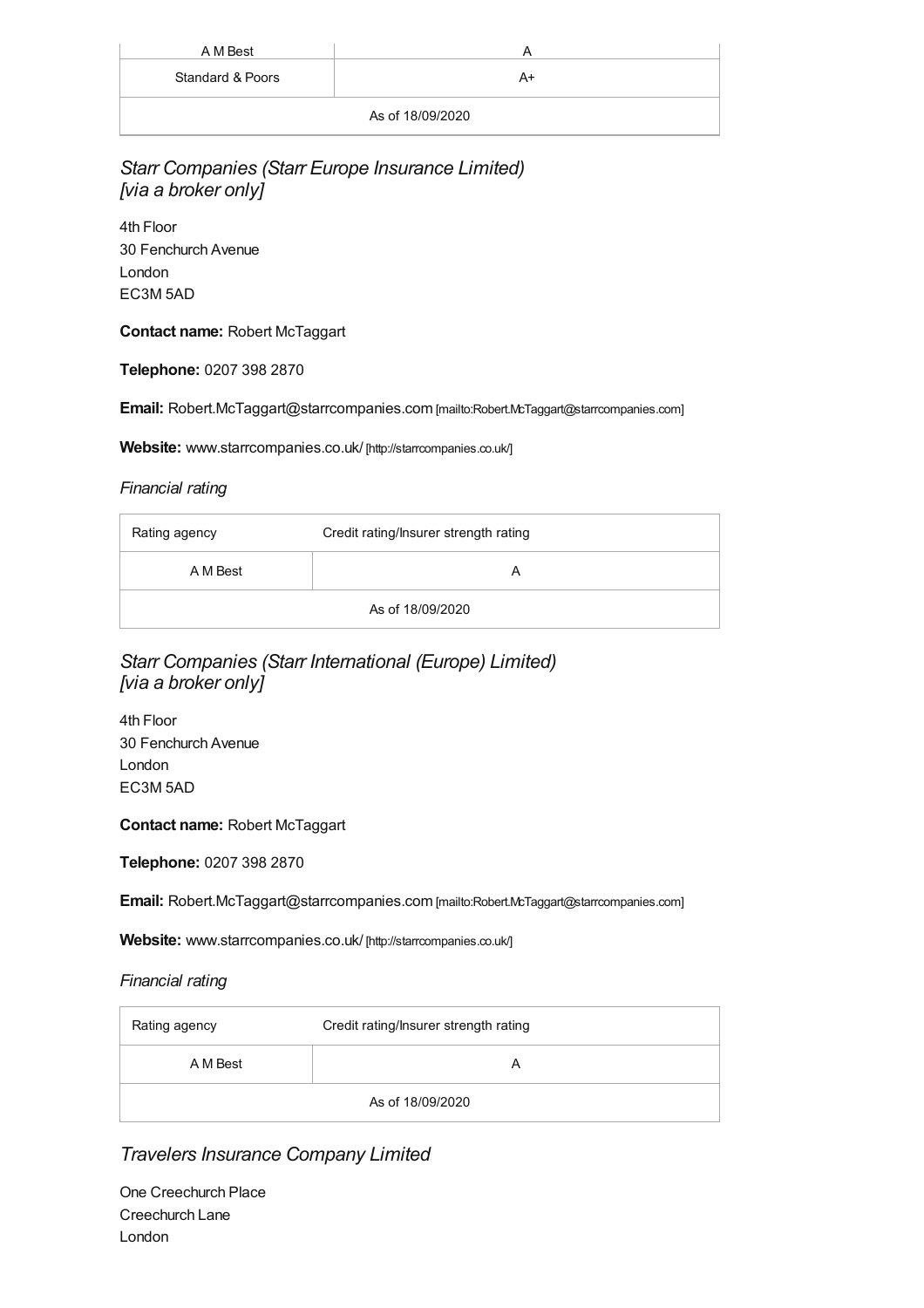#### EC3A 5AF

#### **Contact name:** James Kerr

#### **Telephone:** 0203 207 6000

**Email:** [jrkerr@travelers.com](mailto:jrkerr@travelers.com) [mailto:jrkerr@travelers.com]

**Website:** [www.travelers.co.uk/solicitors](http://www.travelers.co.uk/solicitors) [http://www.travelers.co.uk/solicitors]

#### *Financial rating*

| Rating agency    | Credit rating/Insurer strength rating |
|------------------|---------------------------------------|
| Standard & Poors | AA                                    |
| As of 24/08/2020 |                                       |

### *Travelers Insurance DAC*

One Creechurch Place Creechurch Lane London EC3A 5AF

#### **Contact name:** James Kerr

**Telephone:** 0203 207 6190

**Email:** [jrkerr@travelers.com](mailto:jrkerr@travelers.com) [mailto:jrkerr@travelers.com]

**Website:** [www.travelers.co.uk/solicitors](http://www.travelers.co.uk/solicitors) [http://www.travelers.co.uk/solicitors]

#### *Financial rating*

| Rating agency    | Credit rating/Insurer strength rating |
|------------------|---------------------------------------|
| Standard & Poors | AA                                    |
| As of 24/08/2020 |                                       |

### *W R B Underwriting [via a broker only]*

14th Floor 52 Lime Street London EC3M 7AF

#### **Contact name:** Nick Cox

**Telephone:** 0203 943 1900

**Email:** [ncox@wrbunderwriting.com](mailto:ncox@wrbunderwriting.com) [mailto:ncox@wrbunderwriting.com]

**Website:** [www.wrbunderwriting.com](http://www.wrbunderwriting.com) [http://www.wrbunderwriting.com]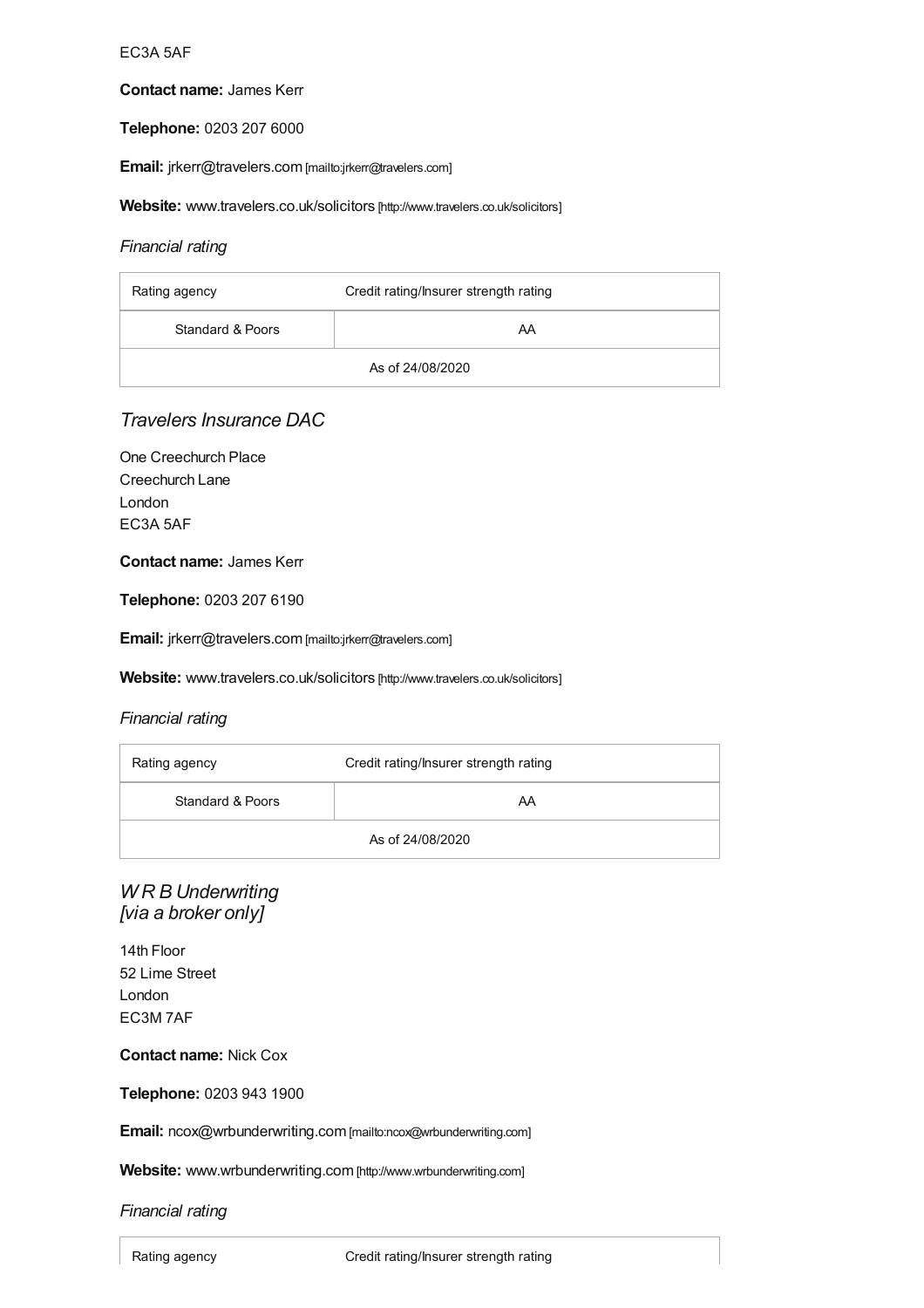| Standard & Poors | A+  |
|------------------|-----|
| Fitch            | AA- |
| A M Best         | Α   |
| As of 24/08/2020 |     |

### *Zurich Insurance Plc - UK Branch [via a broker only]*

8th Floor 70 Mark Lane London EC3R 7NQ

#### **Contact name:** Rachel Bristow

**Telephone:** 07580 861026

**Email:** [rachel.bristow@uk.zurich.com](mailto:rachel.bristow@uk.zurich.com) [mailto:rachel.bristow@uk.zurich.com]

**Website:** [www.zurich.co.uk/professional](http://www.zurich.co.uk/professional) [http://www.zurich.co.uk/professional]

#### *Financial rating*

| Rating agency    | Credit rating/Insurer strength rating |
|------------------|---------------------------------------|
| Standard & Poors | AA-                                   |
| A.M Best         | $A+$                                  |
| As of 16/09/2020 |                                       |

## *Client Protection*

### *Related information*

#### *Insurer's agreements*

Participating Insurers Agreement 2021 (PDF 30 pages, 366K) [\[/globalassets/documents/rules/participating-insurers-agreement-2021.pdf?version=4a7271\]](https://www.sra.org.uk/globalassets/documents/rules/participating-insurers-agreement-2021.pdf?version=4a7271)— in effect **from1 October 2021**

Participating Insurers Agreement 2020 (PDF 30 pages, 353K) [\[/globalassets/documents/rules/sar/participating-insurers-agreement-2020.pdf?version=4ad646\]](https://www.sra.org.uk/globalassets/documents/rules/sar/participating-insurers-agreement-2020.pdf?version=4ad646)— in effect **from1 October 2020**

Participating Insurers Agreement 2019 (with 2013 Rules) (PDF 64 pages, 605K) [\[/globalassets/documents/rules/sar/participating-insurers-agreement-2019-with-2013-rules.pdf?version=4ad654\]](https://www.sra.org.uk/globalassets/documents/rules/sar/participating-insurers-agreement-2019-with-2013-rules.pdf?version=4ad654) in effect **from1 October 2019**

Participating insurer's agreement 2018 (PDF 64 pages, 623KB) [\[/globalassets/documents/rules/participating-insurers-agreement-2018.pdf?version=496799\]](https://www.sra.org.uk/globalassets/documents/rules/participating-insurers-agreement-2018.pdf?version=496799)— in effect **from1 October 2018**

[Participating](https://www.sra.org.uk/globalassets/documents/rules/participating-insurers-agreement-2017.pdf?version=49674c) insurer's agreement 2017 (PDF 62 pages, 1MB)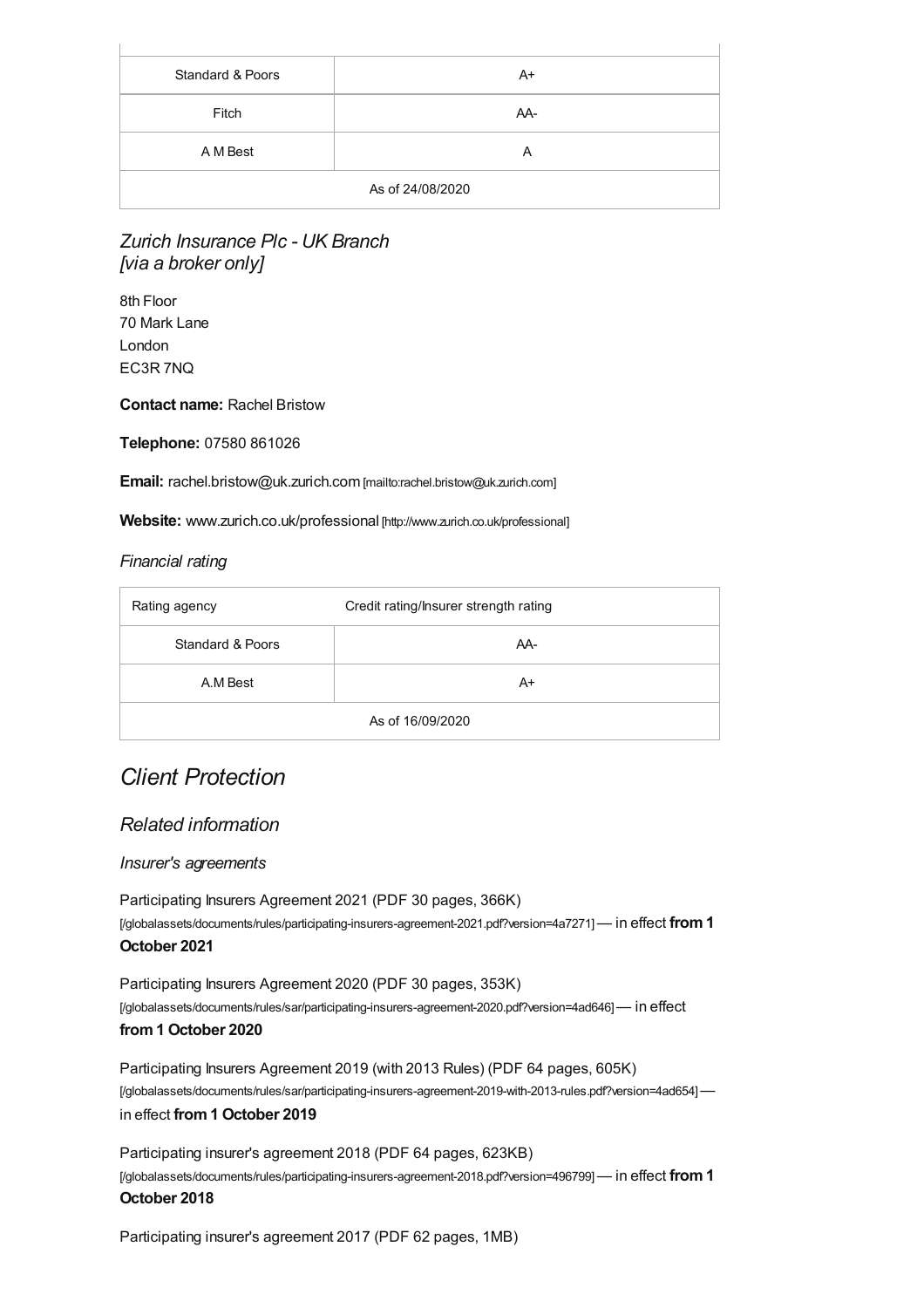[/globalassets/documents/rules/participating-insurers-agreement-2017.pdf?version=49674c]— in effect **from1 October 2017**

Participating insurer's agreement 2016 (PDF 64 pages, 883K) [\[/globalassets/documents/rules/participating-insurers-agreement-2016.pdf?version=496729\]](https://www.sra.org.uk/globalassets/documents/rules/participating-insurers-agreement-2016.pdf?version=496729) – in effect **from1 October 2016**

Participating insurer's agreement 2015 (PDF 63 pages, 748K) [\[/globalassets/documents/rules/participating-insurers-agreement-2015.pdf?version=4966ed\]](https://www.sra.org.uk/globalassets/documents/rules/participating-insurers-agreement-2015.pdf?version=4966ed) – in effect **from1 October 2015**

Participating insurer's agreement 2014 (PDF 61 pages, 707K) [\[/globalassets/documents/rules/participating-insurers-agreement-2014-april-2015.pdf?version=49666a\]](https://www.sra.org.uk/globalassets/documents/rules/participating-insurers-agreement-2014-april-2015.pdf?version=49666a) – in effect **from1 April 2015**

Participating insurer's agreement 2014 (PDF 60 pages, 720K) [\[/globalassets/documents/rules/participating-insurers-agreement-2014.pdf?version=4966f2\]](https://www.sra.org.uk/globalassets/documents/rules/participating-insurers-agreement-2014.pdf?version=4966f2) – in effect **from1 October 2014 to 21 March 2015**

Participating insurer's agreement 2013 (PDF 60 pages, 876K) [\[/globalassets/documents/rules/participating-insurers-agreement-2013.pdf?version=496666\]](https://www.sra.org.uk/globalassets/documents/rules/participating-insurers-agreement-2013.pdf?version=496666) – in effect **from1 October 2013 to 30 September 2014**

#### <span id="page-32-0"></span>*Appendix 1*

*What does it mean to be a Participating Insurer?*

All insurers who are an "authorised insurer" to conduct business in the UK can become a participating insurer provided they sign a Participating Insurer's Agreement under which they agree to offer policies which meet set Minimum Terms and Conditions. The Financial Conduct Authority regulates authorised insurers.

Section 37 of the Solicitors Act 1974 allows the SRA to make indemnity rules which require solicitors or any specified class of solicitors to take out and maintain insurance with "authorised insurers".

In the Solicitors Act, "authorised insurer" means:

(a) a person who has permission under Part IV of the Financial Services and Markets Act 2000 to effect or carry out contracts of insurance of a relevant class;

An FCA-authorised insurance company

(b) a person who carries on an insurance market activity, within the meaning of section 316(3) of that Act;

#### A Lloyd's syndicate

(c) an EEA Firm of the kind mentioned in paragraph 5(d) of Schedule 3 to that Act, which has permission under paragraph 15 of that Schedule (as a result of qualifying for authorisation under paragraph 12 of that Schedule) to effect or carry out contracts of insurance of a relevant class; or

An insurance company authorised by the relevant regulator in another member state of the European Economic Area (ie, the European Union plus Norway, Iceland and Liechtenstein), which is exercising its passporting rights under EU insurance directives to carry on insurance business in the UK

(d) a person who does not fall within paragraph (a), (b) or (c) and who may lawfully effect or